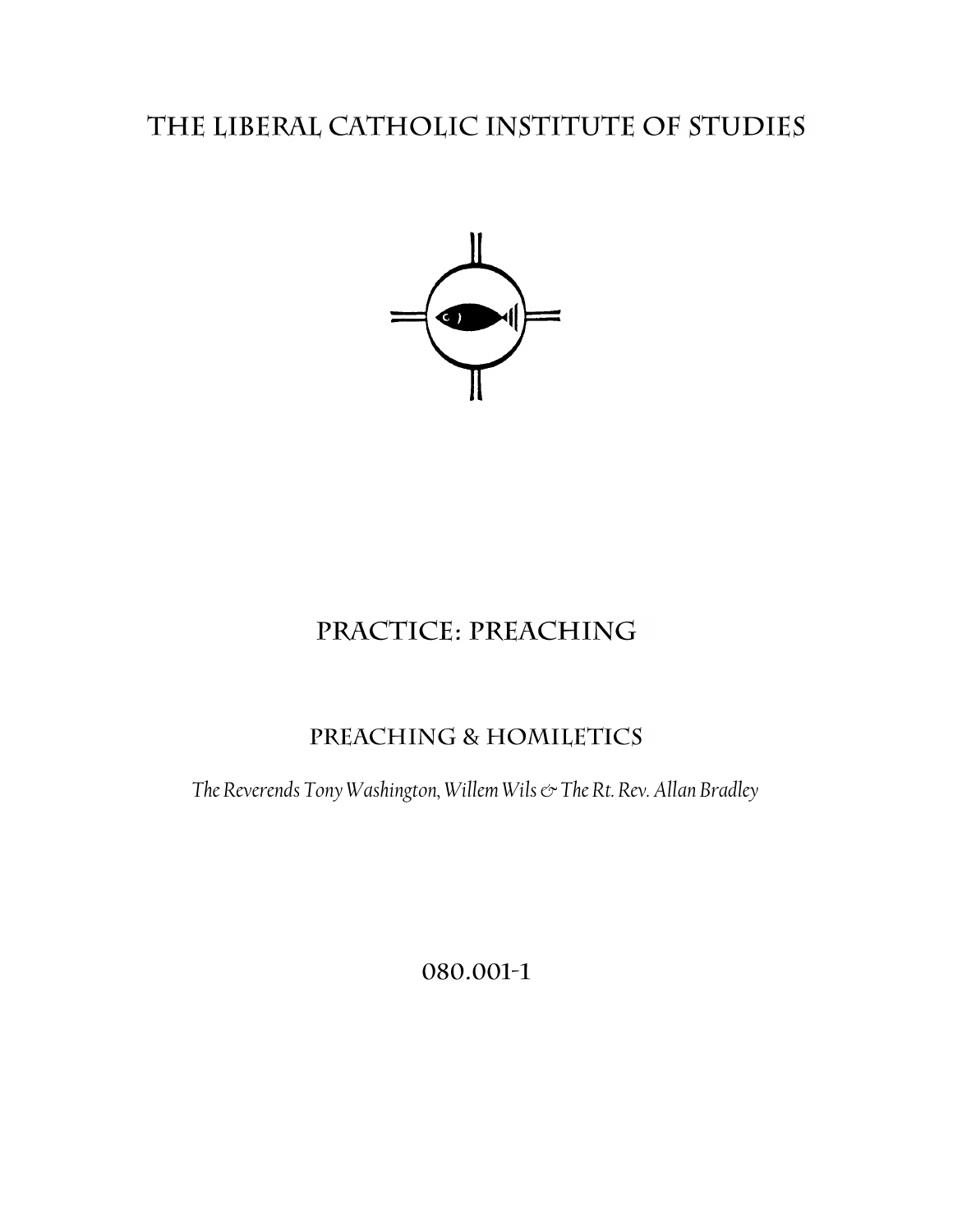## PREACHING & HOMILETICS

By The Revv. Tony Washington, Willem Wils & Bishop Allan Bradley

## **CONTENTS**

**CHAPTER I:** TOWARDS EFFECTIVE SERMONS *Some fundamental ground-rules on preparation and delivery. General: Starting with a sermon; storing ideas; Introduction; structure; conclusion; things to avoid.* **CHAPTER II:** SPEECH TECHNIQUES & DEVELOPMENT *From "Speech in the Ministry" by the Rt. Rev. Allan Bradley* **CHAPTER III:** PREACHING THE SERMON AT THE EUCHARIST *Specific points pertaining to the Sermon at the Eucharist. General: types of preaching; length of sermon.* **CHAPTER IV:** THE SHORT INFORMAL SERMON OR HOMILY *Specific points pertaining to the sermon at the evening*  $\infty$  *other services. General: preaching at evening services; preaching in the daytime, other than the Eucharist.* **CHAPTER V:** PREACHING AT OCCASIONAL SERVICES *Specific points re: Special services & occasions. General: What to preach; where to preach; how to preach.* **CHAPTER VI: MISCELLANEOUS** *Pointers on reading and announcing; Poise; Posture; Eye Contact.*

## **REFERENCES:**

*How to Speak Effectively.* G.E. Peabody, John Wiley & Sons Inc., N.Y. *Effective Preaching.* Thomas V. Liske STD. MacMillan & Co., New York, N.Y. *Letters on Preaching.* Rt. Rev. Wand. *Speech at Work.* Bullard and Lindsay-Lohmans. *The Fine Art of Preaching.* A.W. Blackwood

> © The Liberal Catholic Institute of Studies, 1978 All rights reserved

> > Preaching & Homiletics

080.001-I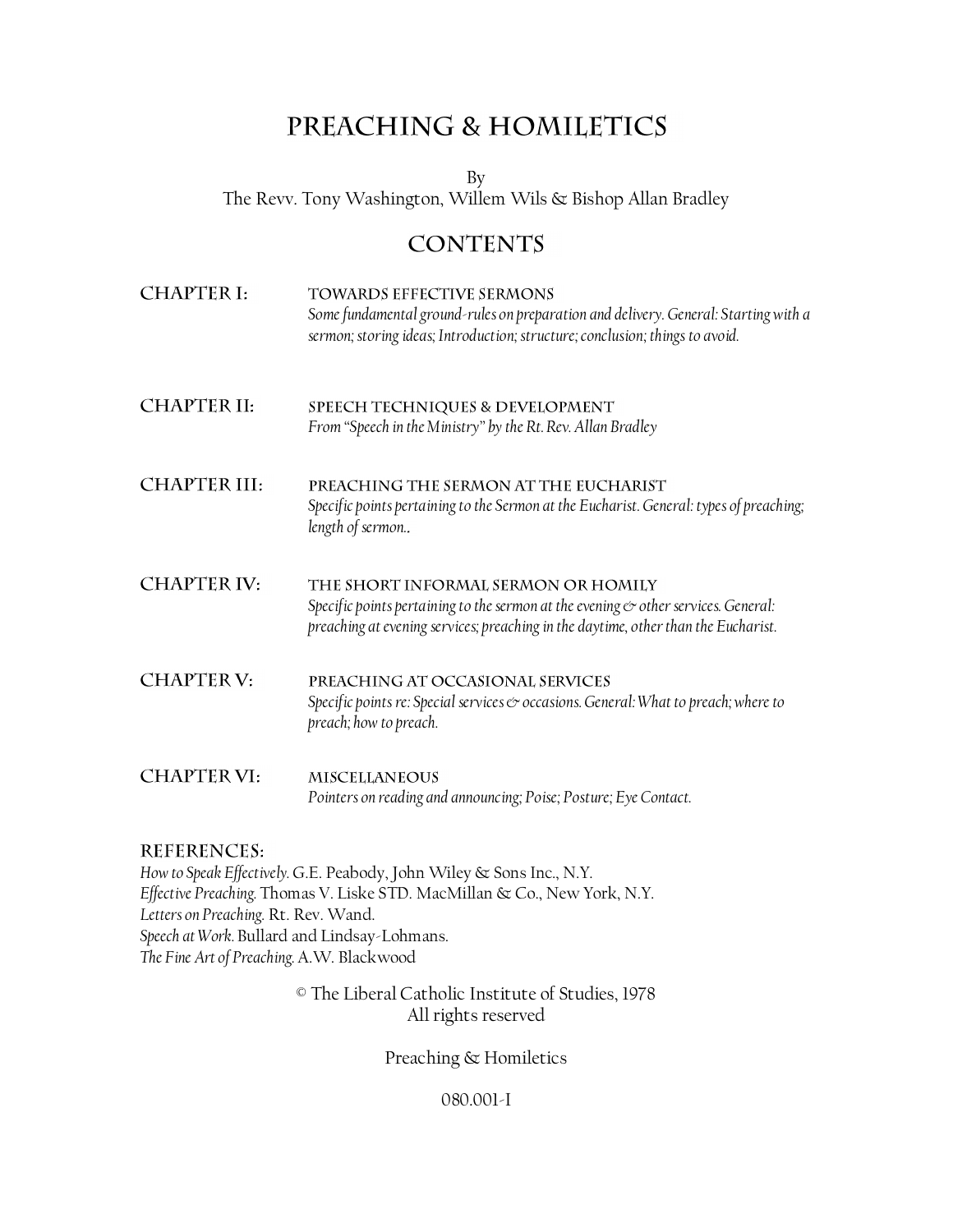## **CHAPTER 1**

#### TOWARDS EFFECTIVE SERMONS

#### **GENERAL**

What de we mean by an effective sermon? Sermons are remembered because the message was brought in an effective way and were clearly understood. Men known for their ability to speak well had the talent to bring the message in an orderly and concise form. I believe that the sermons, which are given by such men as Wedgwood, Leadbeater, Cooper and others, were effective because they held the interest and attention for a number of reasons, while at the same time, the congregation had a clear idea of the subject.

In the earlier centuries of the Church, only bishops had the right to preach. Later however, they extended this power to certain of their priests. The Bishop of Rome clung to this privilege most zealously. (R.J. Defarrari – Am. Journal of Philology Vol. XLIII, 2. 1922).

It is well known that with sufficient practice and under good supervision and a certain amount of attention paid to a few simple rules, anyone of average intelligence and education can become an effective speaker. There is one idea we should be aware of at the outset that the congregation is an active part of every sermon.

The difference between the speech and the sermon should be obvious. A speech is planned with the intent to communicate a statement or a fact or set of facts. A sermon is made to awaken the moral consciousness and to stir the listener into a nobler life.

Some speakers think that the only important thing in a speech or sermon, is what is said. But the counterpart of an address is what the listener receives. The substance of a sermon may be very profound and scholarly, but of what use is it if the listeners are able to grasp little or none of it? It is therefore necessary to consider not only what is said, but also how it is said.

The knowledge of how to make a good outline is necessary for effective speaking. It consists of an Introduction, a Body and a Conclusion. Or stated more simply. an outline consists of a body with a beginning (introduction) and an end (conclusion). The introduction should (a) get attention and (b) should give a clear idea of what the sermon is or will be about, without divulging the entire contents.

The best way to accomplish a good start, is to prepare the opening sentences, so that you will catch the attention and interest of the congregation. This, of course, must always be in keeping with the spirit of the occasion. The idea so developed should relate to the subject matter of the speech.

What is a good procedure to compose the "body" of an address or sermon? With plenty of paper at hand, we begin to list ideas as they come to our mind and which we wish to touch upon. There may be only a few of the subjects, but little by little a pattern will begin to emerge. At this critical stage, the speaker must realise he is not finished. Some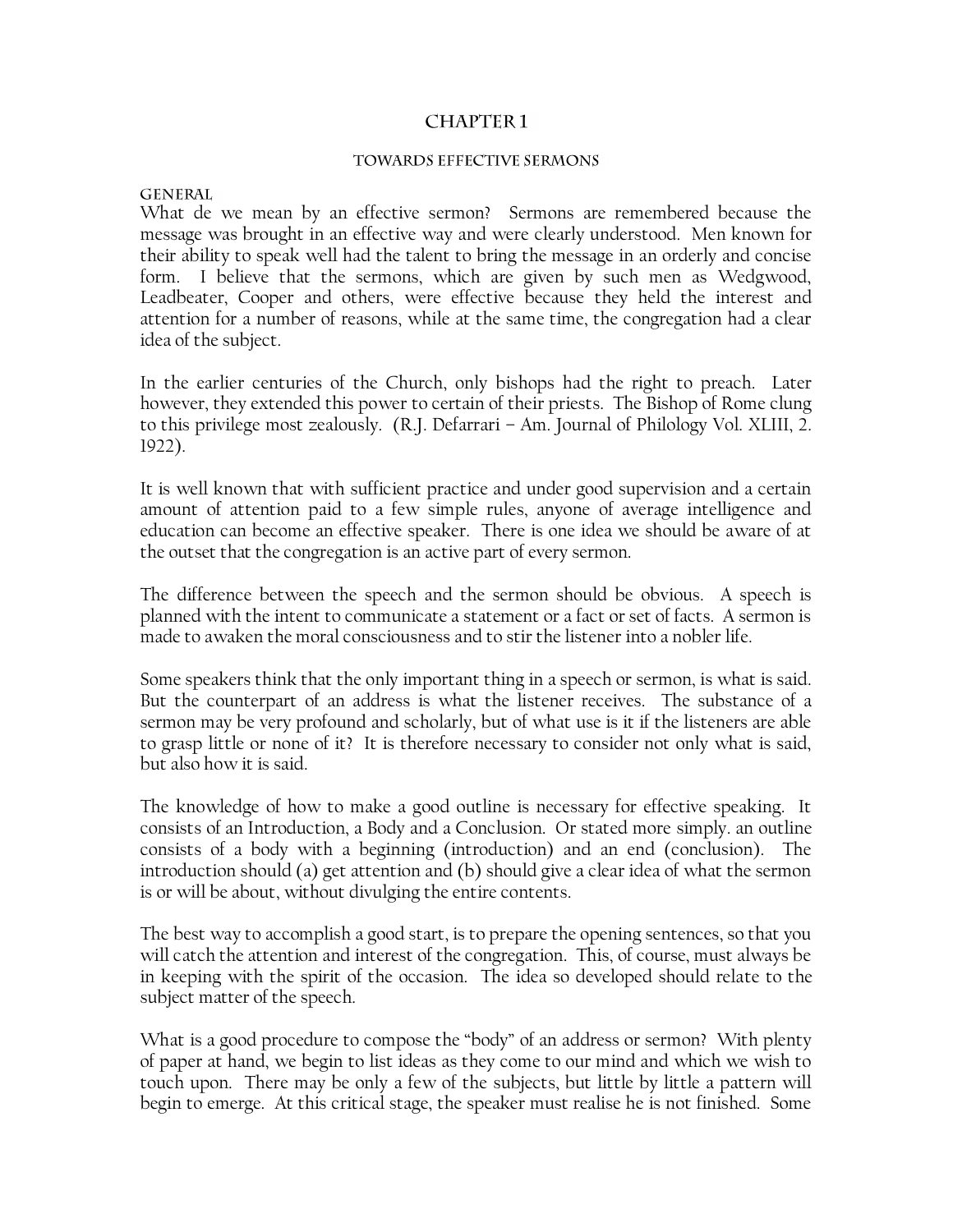will erroneously speak from such a long list. The result is: too long and too involved. Even if all such points were logically arranged and related to their objective, it would be an unusual audience that could keep a dozen different things in mind. Once a reasonable number of points have been listed and arranged and the goal or objective has been determined, we must continue with an analysis as to the material to be selected, related to the goal. Now we may take the ideas and sort them out and group them if necessary. The ones that do relate to the subject can usually be gathered into groups around *two* or *three* basic ideas. These two or three points should then be the main headings for the body of the address. This method is sometimes referred to as the "clothesline" method.

Another simple method is to take the goal and decide on the fundamental idea (seed thought) first, then amplifying such an idea later. This takes some training, but should be the goal of anyone who shall give sermons regularly. Divide the body of the sermon into two or three major points; this is important for two reasons:

The first reason is that the average congregation will not grasp and remember more than two or three, possibly four basic ideas.

In order that the ideas stay in the mind of the listener, they must be arranged in a logical order and with their relation to the objective clearly defined. The second reason is that you, as the speaker, want the congregation to be properly prepared for the second half of the Holy Eucharist, the Mass of Catechumen, while at the same time t enable them to carry away a clear idea of your sermon.

You should not present a wide scope of information and data, in the hope that the congregation will get some of it, but you should try to help them understand your entire sermon or speech. A good idea of this technique may be obtained by listening to some of those 5-minute talks by an evangelical preacher. Not for the subject per se, but for the presentation technique used. See then if you can break this homily down into (a) Introduction, (b) Body and (c) Conclusion. Or otherwise determine how he arrived at his objective from where he began to where he ended within 5 to 10 minutes.

Be mindful that the invisible work is already in progress. The collective consciousness of the congregation should remain intact at the time the sermon takes place, and should not detract but rather contribute towards the building of the spiritual edifice.

Our next step is, what should the sermon contain? The speaker should know something about the subject he is going to speak of and have a personal interest in it. He should have made the subject a part of himself by living with it, reading about it as much as possible and thinking about it. He may draw from a variety of sources from every walk of life. Best of all is a firsthand experience with the subject.

The next consideration is a study of the probable makeup of the congregation. It may be a group of varying ages, experiences, and interests. In some cases, it may be a special interest group, but no matter how important the sermon topic, the measure of success of a sermon is determined by what the congregation is able to understand and retain.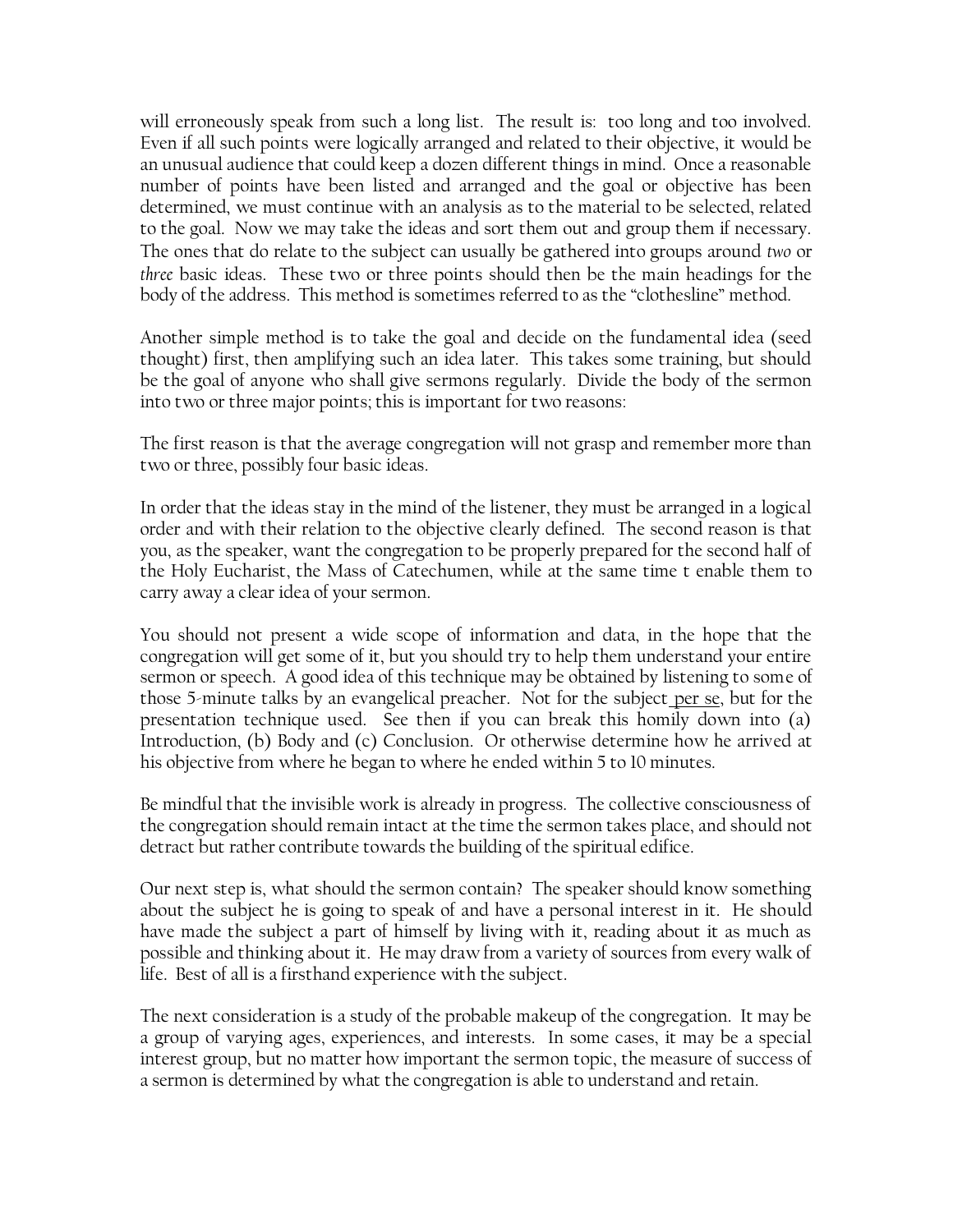A sensitive speaker will readily sense whether he is speaking to a receptive audience or whether he is not getting the "feed-back", an invisible but sensitive reaction subtly perceptible through eye contact, attention, facial expressions, sound, etc.

Many young clergy fail in the use of personal experience in their address. Frank reference to personal observation and experience is one of the best ways of gaining the confidence and interest of the listeners. If you are sincere and frank in your statements, what you have seen or experienced lends added weight to the force of your remarks, no matter how modest. $<sup>1</sup>$ </sup>

Whatever you use from other sources should be mastered and understood well enough to allow you to use it in your own words. All the while retaining the attention of your audience. Remember, the greatest obstacle you may have in addressing a congregation is divided attention, do not create such an obstacle.

Make it a habit to seek material that will make good comparisons or striking contrasts, and to which your congregations can relate. The element of contrast is an artistic device. It is used in music, creative writing, arts, architecture and dramatic arts. It is used also in the art of speaking and preaching. Contrast makes one element stand out against the other and the reading, hearing, sensing becomes much amore definable and acute.

Everyone is interested in things if they show strong similarity or marked contrast with what we have done, seen, or heard or read. Such material adds interest to sermons. If you find some statement that will lend authority or what you think is particularly well stated, quote it if you like. This practice is used quite frequently by good speakers and is good if not overdone. Don"t forget to mention the source. Keep it short. Be able to make the quote by heart if possible. Yet do not quote authorities from a past era unless it is a renowned philosopher or similar.

The signs of a good sermon are by means of appropriate illustrations. The religion of the Christian world is based on the teachings of Christ. His teaching is not only an example of how important speaking can be, but also a beautiful example of the value of the story to make the point of an idea clear and lasting. We know that in speaking, it is more than the reactions via our eardrums, which are set into motion. Speaking is not purely physical, but arouses emotion as well.

## THE GROUNDWORK FOR A SERMON

The idea that leads to a sermon may come to a priest in an unexpected moment. It may emerge during contact with others, but the main factor is that it comes to him who is distinctly aware, who senses the need of people and who can capture the nucleus of an idea in a given situation.

Many congregations want to hear a sermon as part of the Eucharistic Service. They want to learn something of the hidden side of an everyday experience, but also something familiar but remote from their daily experience. Philips Brooks, a famous preacher, never

 $\overline{a}$ <sup>1</sup> "On the Preparation and Delivery of Sermons", J. Broadus (Harper & Bros.)

<sup>2</sup> *"On the Preparation and Delivery of Sermons"*, J. Broadus (Harper & Bros.)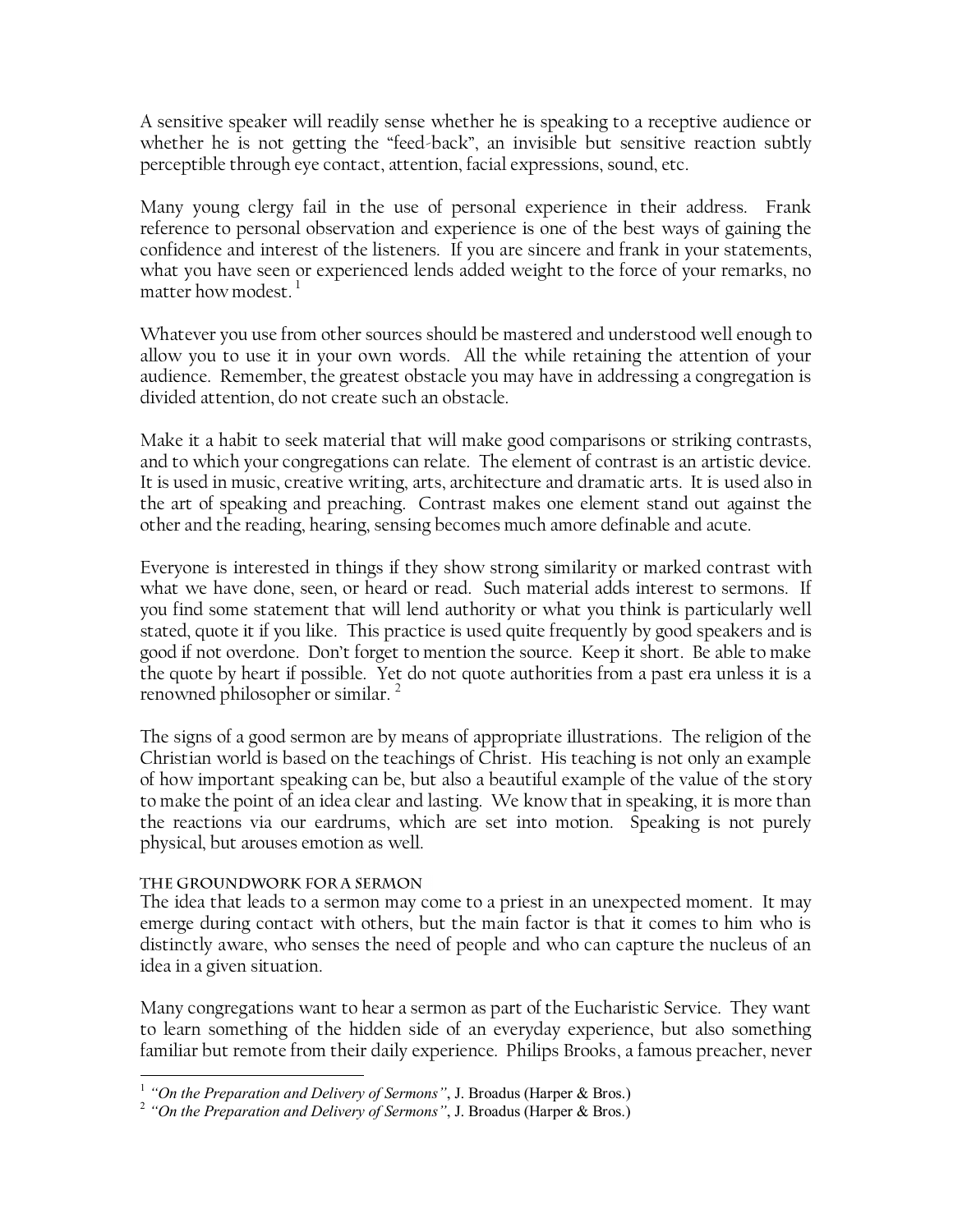ran out of something to preach upon, because he had formed the habit of letting sermons grow from seedlings. Our Liturgy already contains a storehouse full of such seed thoughts in the Intents noted for the many Sundays throughout the year. So does our hymnal. During three years at the seminary, the same Philips Brooks spent most of his time reqading and seeing and thinking. "It is also said that the priest who would be a persuasive speaker must learn how to create the suggestive word. He must read literature, especially poetry, to see how the great word makers said it. He must learn how to create figurative language, especially the metaphor, which is the most powerful of all suggestive words". (*"Letters on Preaching"* by the Rt. Rev. Wand).

There are several progressive stages which one must go (inwardly), as well as mentally, before he reaches the point of completion, prior to the delivery of the sermon. There is no set sequence or order for such preparation, while much depends on ability and determination and on the desire to achieve results. Remember the handicap of Demostenes, who had a speech deficiency and who would stand by the seashore with a pebble in his mouth to overcome the handicap!

Following are items to be considered. They may not necessarily be applied in the order shown:

Choose a text either from the Gospel, Epistle, or Collects of the day. Perhaps the Intent of the Sunday will be suitable. Sometimes and analogous text from the Bible may be used to strengthen the topic.

Determine what the conclusion shall be. Begin to think about the topic of the sermon, begin to think about verbal illustrations – remember to use contrast, start to assemble all sorts of material from a variety of sources, while at the same time allowing all information to settle. Meditate on the essential point of the sermon, let the *seed thought* develop in a subtler realm. Gradually arrange the materials according to aim and purpose. Write out the sermon as a whole in one continuous effort, if you can.

A day later, revise the manuscript and polish up the rough corners, read it aloud, perhaps using the tape recorder and play it back. After some additional polishing, prepare to deliver the sermon.

On Saturday afternoon or evening, or early Sunday morning, if time will permit, have another close look at it. Be at the church well in time to afford a quiet period before the activities of the Eucharist begin to take place. Sit quietly and with love for those for whom you have prepared this sermon, read it over reverently, recognising that it is now no longer entirely in your hands.

Try to have it imprinted in your mind if you are planning to speak without notes. If you need the assurance of the written notes, then use them in that way. You need not read them, but certainly preach with the force of God"s love in your heart.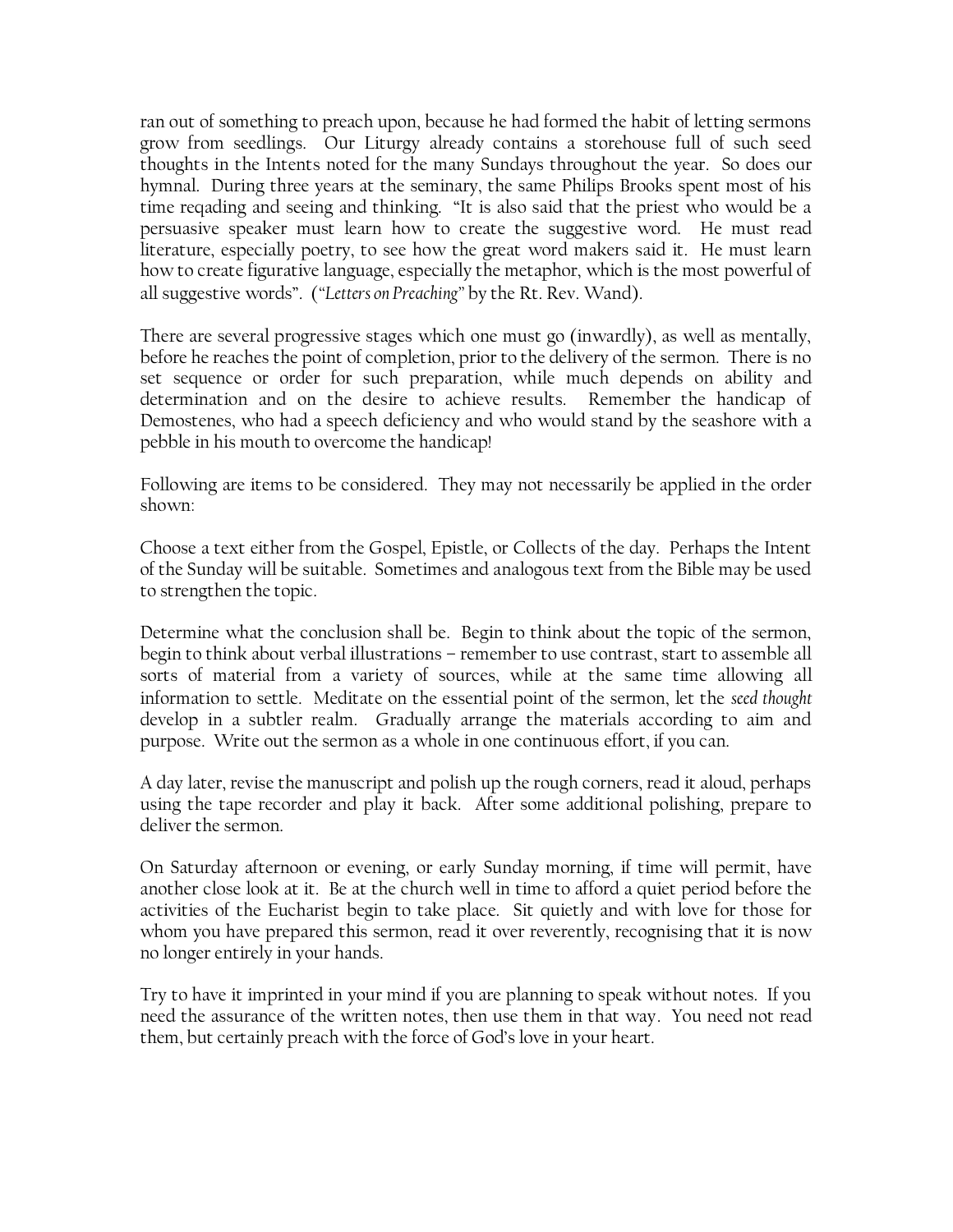Do not be afraid to deviate slightly if the moment calls for it, but generally always stay at least on the main road. Whatever method of delivery you have selected, stick to it. Keep these several points in mind while preparing for the sermon, from the beginning.

After you have invoked His Name, stand with assurance that you are doing His work and forget about the preparation.

## THE REPORTER'S APPROACH

Often in his private study, a young priest may run short of factual data for his sermon. He must therefore prepare for a homemade storehouse. He must learn how to dig and see suitable opportunities and ideas. Excerpts from reading in classical literature and current periodicals must be compiled, in addition to personal thoughts and observations.

You may recall how a reporter constantly looks around for that one story he does not want to miss! Likewise the priest looks around to see in the life around him the situations, which will be a useful lesson for his congregation and which may cast a helpful light upon their own life and circumstances.

The attentive priest observes life around him by seeing, sensing, hearing, observing and searching, in order to share with others. In a notebook, he jts down enough to use in his future sermons.

## THE INTRODUCTION (of the Sermon)

Start with a good opening. Begin with interest and yet with deliberation. Avoid dullness. Keep the introduction short, but not abrupt.

An abrupt start may do more harm than good. Remember, the Holy Eucharist has already brought the minds and hearts of the congregation beyond the everyday level. Begin then at that level, which is something you will have to assess for yourself.

Make the introduction appropriate, but not commonplace and make th path of approach friendly but not effusive.

Do not apologise, for that will put the listener in a wrong frame of mind and the emphasis on *you* rather than that which you are speaking. Make your introduction clear, but do not divulge the whole plot. Unless a man uses care and skill, he may well tell too much at the start, for only an expert can hold attention after he has explained all that he plans to do in the sermon. Begin at the periphery of your subject and then take the listener towards the goal you have set.

Finally, vary your introduction from sermon to sermon. If possible, use a different opening each time.

When preaching is done wisely, it is with a thought in mind, that the sermon is full of life and warmth, yet with a keen awareness that the words fit suitably in relation to the Holy Eucharist.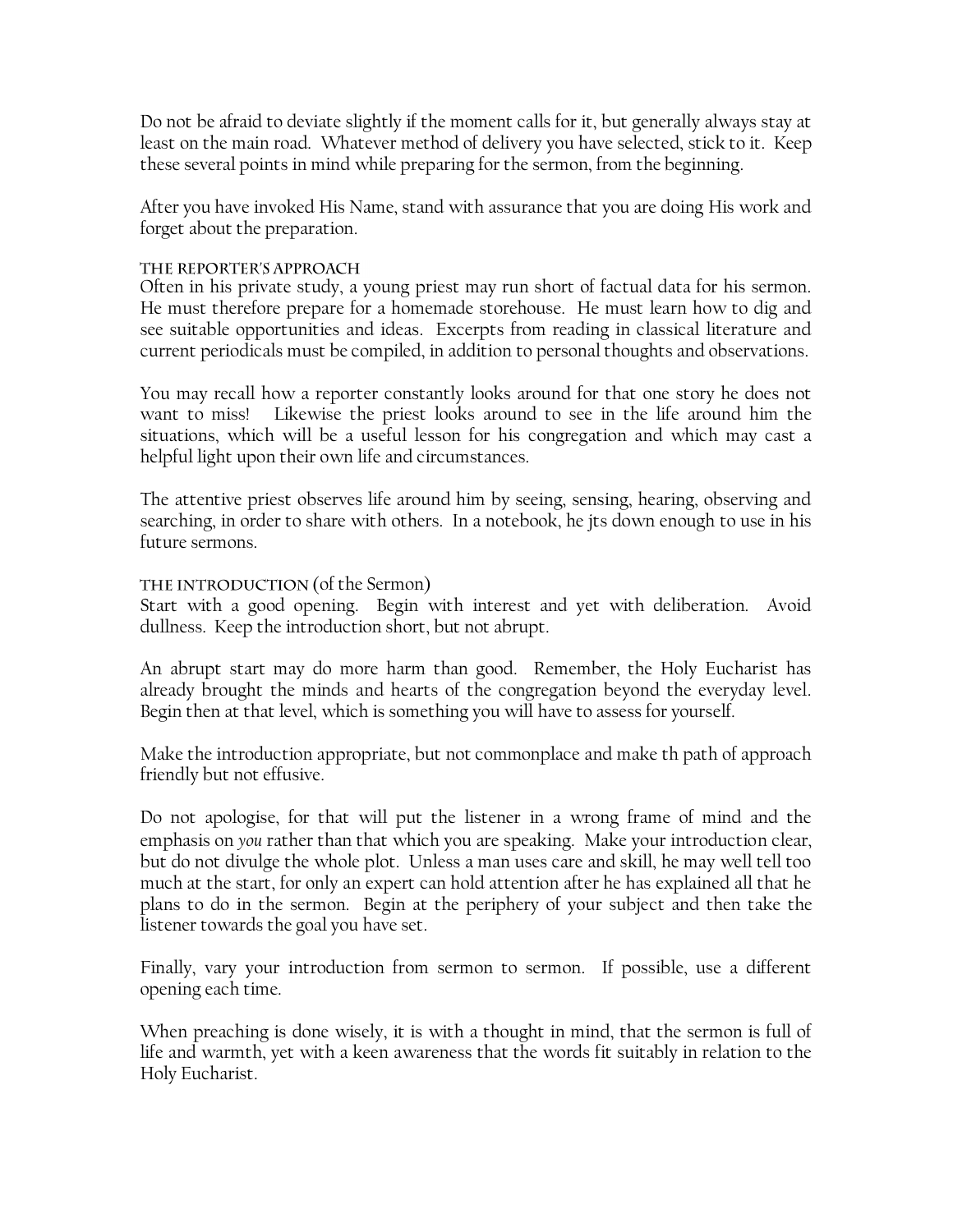## THE STRUCTURE OF THE SERMON

It is necessary to have some kind of structure. It is used in every form of creative work, in composing, painting and not the least, in the Eucharistic Service. The first mark of good structure is *simplicity*. The second is *order* or continuity. The third is *balance*, and the fourth of these rules is *progress*. By balance, we mean that no more time is spent for the introduction than for the main body of the sermon and vice versa. It means that we keep our examples relevant and in keeping with the occasion. Progress means that you take your audience towards a goal. Order means that there are3 no serious detours or faltering. There is a definite train-of-thought that can be felt.

There may be some of us who have occasion to preach more frequently than others. Preaching, in some cases, may be simply a short homily to a small group on a Sunday afternoon, or at a study class, or before an occasional gathering.

The real full sermon should always be given, whereby the Divine Spirit is the mover, the impetus and the guiding light, and all this is possible in a period of 10-15 minutes.

- A. The one idea sermon this structure is especially suitable for the short sermon or homily. In fact one will seldom have time to introduce a second major idea.
- B. The two contrasting truths sermon This structure may be explained with the use of the statement: "May you look forward with anticipation and back without regret". "Preach about the positive – not the negative". Such contrasts help to keep the sermon from being too long and make it easier to stress the positive.
- C. The conventional structure The kind with the usual three-fold parts consisting of: Have something to say, say it – then quit.

There are others but they need not be part of this theme.

#### THE SERMON CONCLUSION

The conclusion is the most important part of a sermon. It also is often the most unprepared part of it!

In any speech, nothing is as obvious as the beginning and the end. This is especially noticeable in the homilies (short sermons) common in our Liberal Catholic Churches. How then should a sermon close?

There are several ways.

First of all the conclusion should be appropriate, simple and short; while the positive should be emphasised. Know precisely how. Have the ending well rehearsed. The conclusions should be personal if possible, in a general way; not too personal though.

If we explained something in our sermon, we might encourage the congregation to apply it in their everyday lives.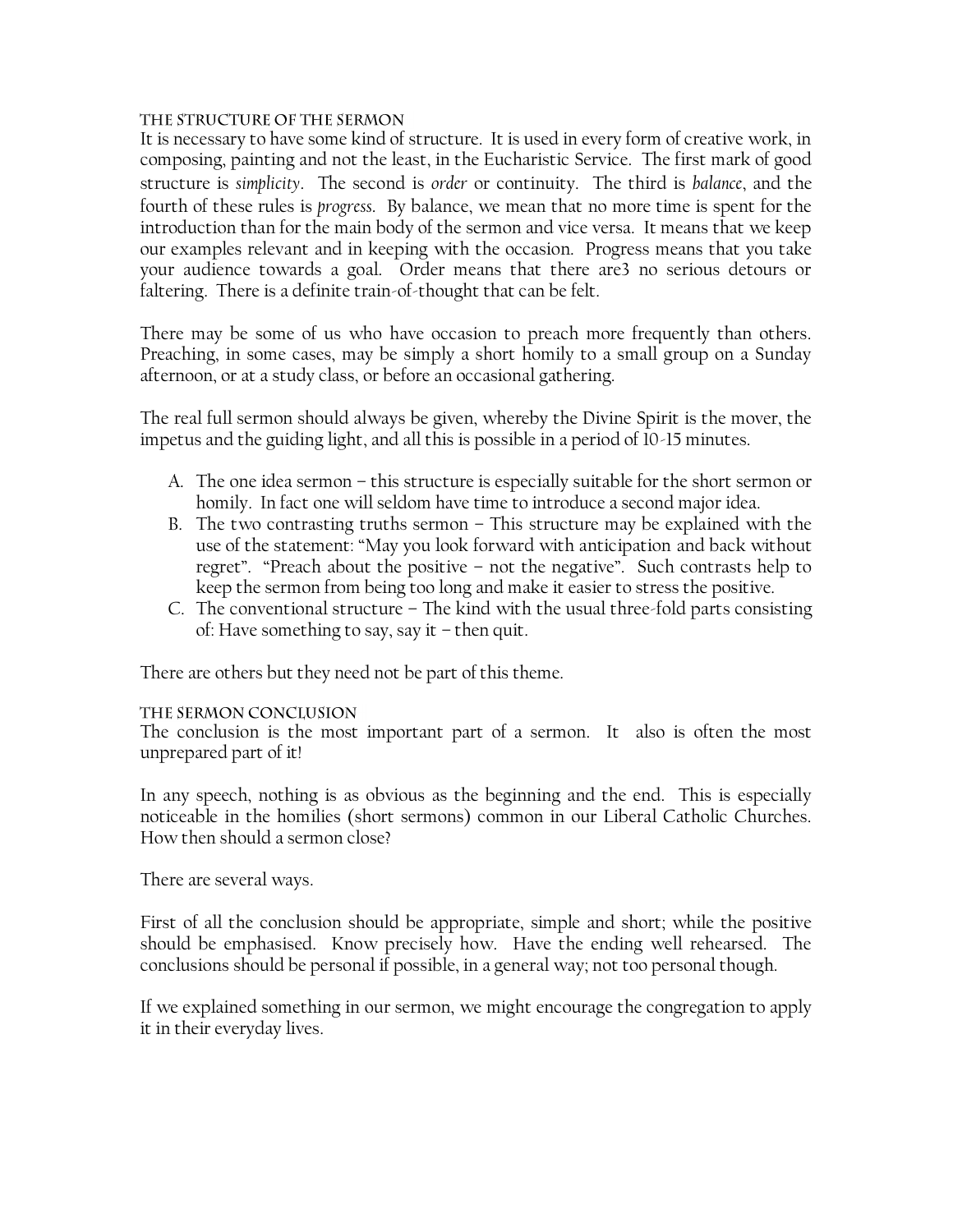If a conviction was expressed, we might urge our congregation to search their heart in a similar spirit. The result should be action on the part of the hearer. Action based on conviction and confidence and hope.

Know then how you shall conclude. Be decisive; really end it.

## ITEMS WHICH DO NOT BELONG IN A SERMON

- A. Never apologise. An apology is always bad and never worse than in a sermon.
- B. Avoid humour. No one can justify humour at the end of a sermon. Joy, yes, gladness, by all means. The purpose of the sermon is neither to divert nor to amuse. Only if you can capably use mild humour then do so, but execute great care and skill.
- C. Do not add anything new on impulse. When the end of the sermon draws near, you should concentrate on the inner life and with it, lift the hearts of the hearers. Let His spirit and love prevail. Draw from it and let it be expressed in your words.
- D. In any, nut especially the latter part of the sermon, refrain from doing anything to distract. This means: do not pick up a book or paper, or look at your watch or start fidgeting with your hands!
- E. Bring variety in your sermon endings. Avoid getting into a rut. Make certain that you know by heart the invocation, which leads all attention back to the continuation of the Holy Eucharist (And now to God the Father etc.)
- F. Never betray your audience with "One more word and I am done…", followed by many hundreds of words.
- G. Avoid the "let us". This is weak in most cases.
- H. As in the beginning, do not apologise for your words aqt the end. Not even with body language: shrugging shoulders, waving the arms, etc.

End in confidence and that God has used you as His instrument.

#### ON WRITING THE SERMON

The young priest should make it a habit of writing for every sermon occasion. He sets a definite time apart, perhaps some evening. Assuming he knows that he wishes to preach and why, no amount of writing can compensate for a lack of clarity of thought.

He also should have within reach everything he will need. Then preferably without interruption, the sermon outline is written. Before he begins, he can stand and talk the sermon through as to an invisible congregation, and once the writing is begun, the spirit will begin to move in and the words will start to flow. As thoughts and feelings come to the fore, the intellectual output tends to surge and recede. The writing of sermons calls for skill in the use of words. In it, he may illustrate life, movement, warmth and colour, strength and beauty.

In the past, the success of some of the leaders in the Church was due to their ability to speak well. They had something to say and said it eloquently.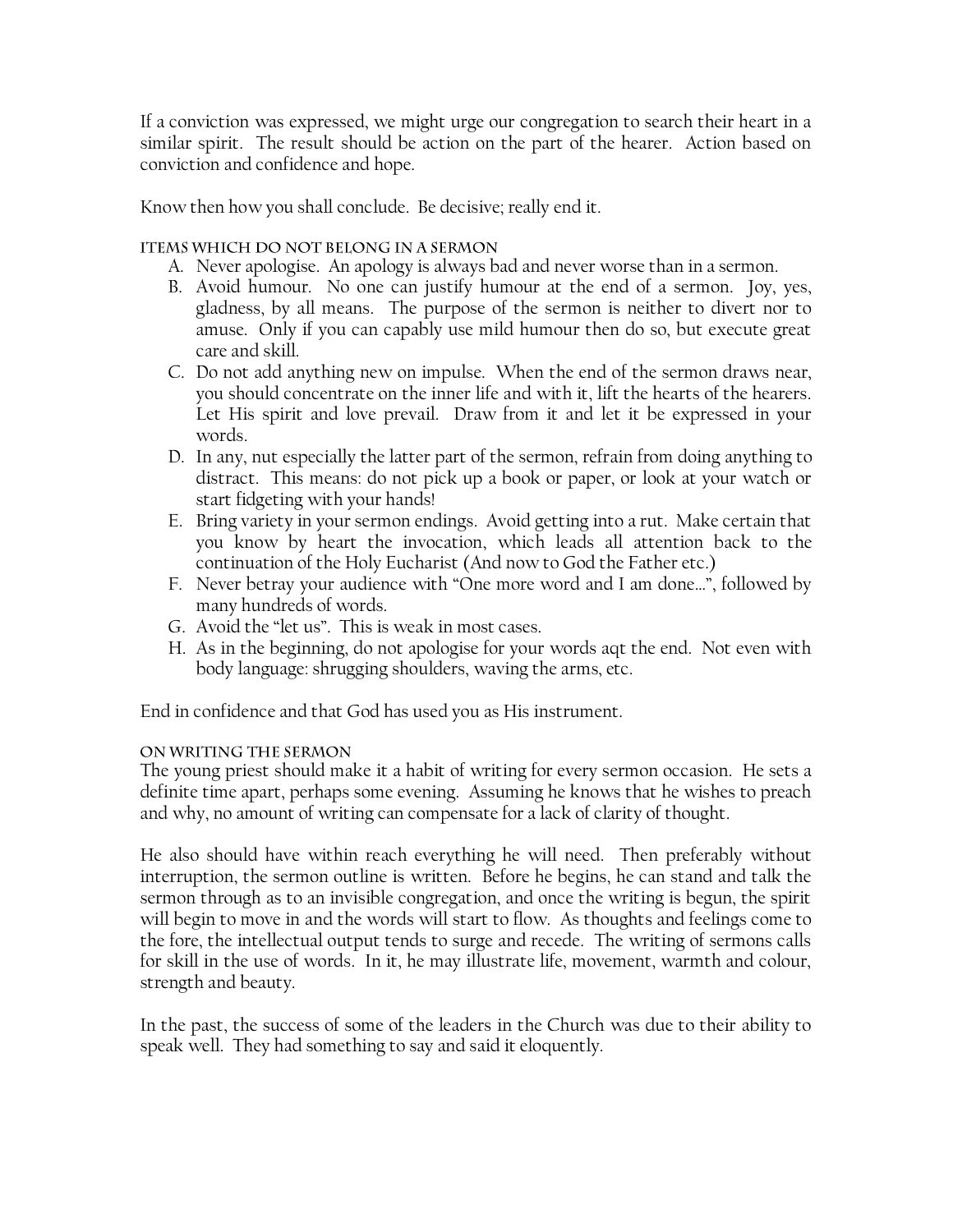*A popular effectiveness then depends on the ability to speak.* The spiritual value comes mainly from the purpose and development of the speaker, his personal meditations and prayers, and the contents of the sermon or speech, but in the eyes of the laymen, nothing stands out as large as *the ability to speak effectively*!

## **ABOUT SERMON DELIVERY**

It is suggested that, if the student really wishes to gain the ability to speak well, he should regularly devote sufficient time to the preparation of the sermon. It is important to make every thing clear to the average man and woman. An observer estimates that among the average churchgoer, about 2% of the sermon content is absorbed.

There are a number of ways in which a sermon may be delivered, be it during the Holy Eucharist or at an evening address or during a class.

Here are four of those methods:

*Preaching without notes* may be done in several forms. One method is to get a good mental grip of the sermon plan and memorising only a few key sentences. This method was commonly used by the late Bishop Vreede. Some speakers will commit only the first four and the last four sentences to memory. The rest wells up from the heart. It requires thorough preparation, often difficult. It calls for skill and courage and trust.

*Preaching from memory* - If the preacher has taught himself to speak in a natural manner, he may successfully deliver his sermon.

*Preaching from a manuscript -* This is done more frequently than you think! If you recall or have occasion to listen to speeches by the late Winston Churchill – they were usually read. The secret lies in that the reader must not lose himself in the manuscript and thus forget the listeners.

*Preaching from notes* - This way of preaching calls for less preparation and involves less nervous strain. Ideally, notes of the proper kind are no mental barrier between speaker and listeners. Notes of the right sort give a bird"s eye view of the manuscript. Only the bony framework stands out boldly on two opposite pages of a loose-leaf notebook of about 5 x 7 inches. The two pages of sermon notes consist of *key words*, which the roving eye will catch at a glance and comprehend with ease because the "seer" has put the markers there. Rev. Geoffrey Hodson showed me this method when I enquired of him how he prepared for his lectures.

## **CAUTION**

Preaching without notes can never become foolproof. Some of the weakest speakers ramble without notes. Nor do they study books about preaching or attempt to improve their speaking.

It is a good plan, therefore, to confront one's own abilities and limitations. Caution also to the man who has been around a long time and who speaks extemporaneously. It is careless not to properly prepare. A word of advice to responsible priests who, as a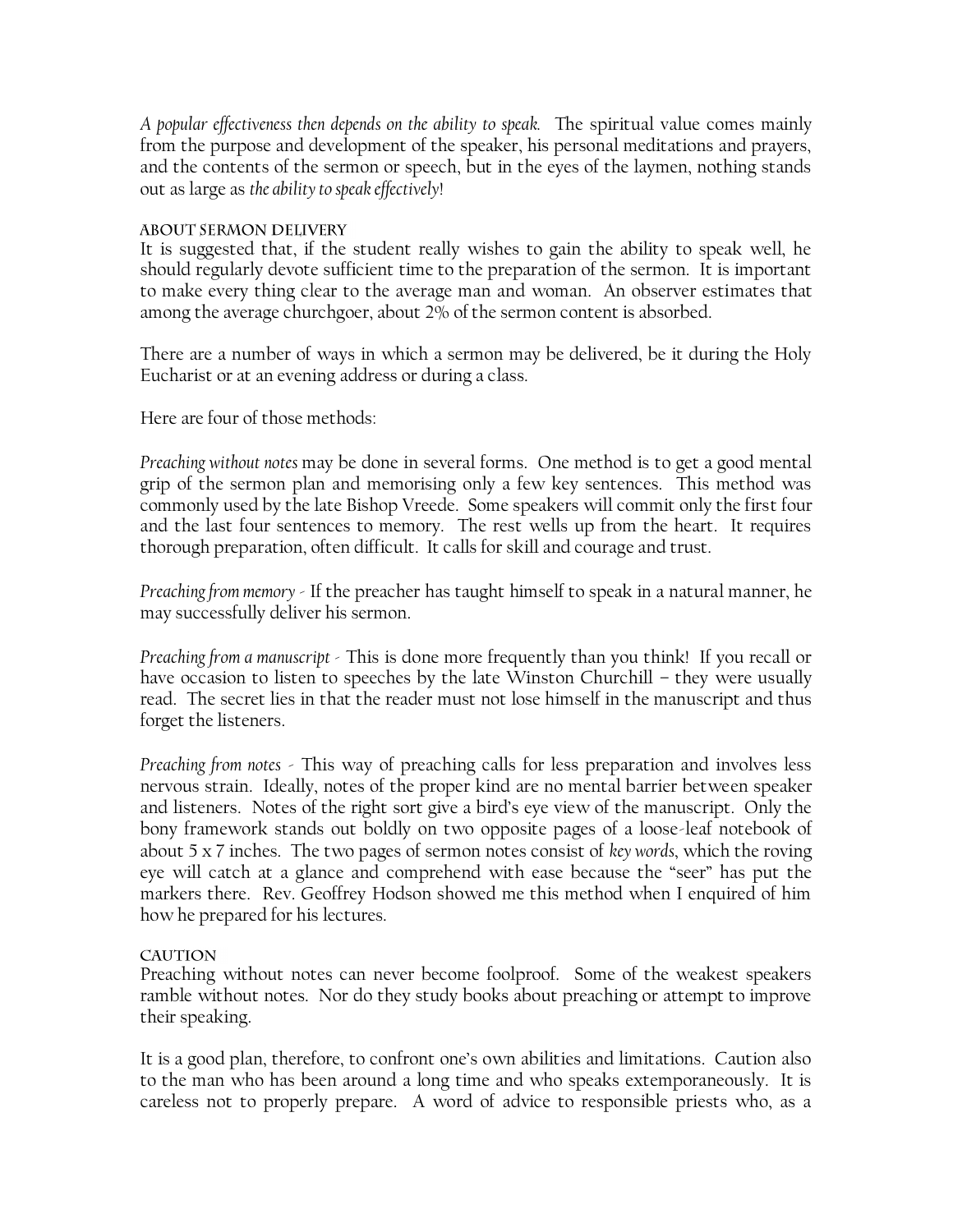hospitable gesture, invite a visiting priest to give the sermon. This sometimes means that the guest speaker must speak with little or no preparation. In all fairness, advance notice should be given to the person who shall deliver the sermon, unless the speaker is known to deliver a suitable homily well. When we are careless in our preparation, it will show in our sermons.

There is an old rule of thumb, which says: For each minute of a sermon, the speaker must prepare one hour. This would require fifteen hours for a fifteen- minute address!! But even a half hour per minute will give a good idea that time is needed for meditation and study to properly prepare for a sermon.

## **CHAPTER II**

## SPEECH · TECHNIQUES AND DEVELOPMENT

## (from "Speech in the Ministry" by Rev. A.H. Bradley)

**GENERAL** 

Perhaps the two things, which set a man most obviously above his brothers of the animal world, are his hands and his voice. With hands, man manipulates and controls his physical environment, and with his voice, he makes possible the miracle of communication, not just of concrete symbols, but also of abstract ideas.

For a priest these two faculties are the keys to his practice of the ministry. His hands become Christ"s hands holding the bread and lifting the cup and his voice becomes that of the Lord.

In the technical terms of theology, the manual actions of the priest"s hands are to do with the MATTER of each Sacrament, while his voice is used to utter its FORM.

The Liberal Catholic Church has always been particularly careful to stress the importance of the manual actions in the ceremonial training of candidates for ordination to the Priesthood. Yet surely we must take equal care to train each priest to use his voice effectively – for careless manual actions, undesirable though they may be, are usually hidden from the congregation, while poor voice quality and careless production are only too obvious to all present.

Bishop Wedgwood held the sound of the human voice to be a most important element in the correct ceremonial effect, and one does not need to have developed Bishop Leadbeater's clairvoyance, to guess what a constructive role the priest's voice plays in the inner side of the Sacraments and conversely, how a poor voice can destroy the full ceremonial effect of any rite or Sacrament.

Of course, the matter of voice training and production has the other vital side of its importance in preaching. The guidance and inspiration of a well-prepared sermon are largely destroyed by poor delivery. The Ministry of the Word is a vital part of the work of our Church and our inspiring Liberal Catholic teachings will make a far greater impact on the wings of good speech.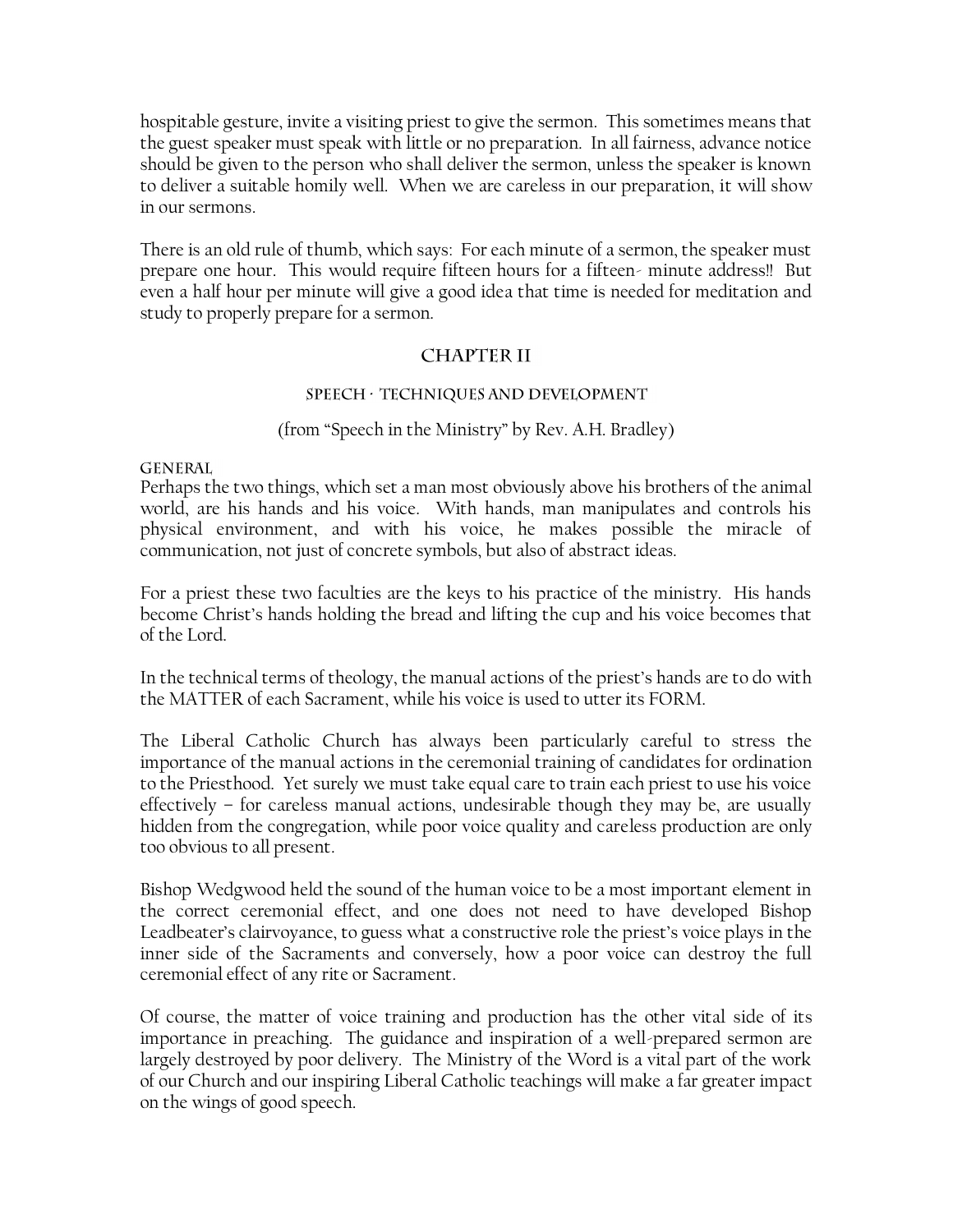The main difficulty in the business of speech production is our inability to register the impact of our won speech. We all hear our voices from the inside, so to speak, and we are all unable to hear ourselves as others hear us. Also, many people imagine that it is too late to change the voice of a 30 or 40 year old. This is, of course, not true, and without aiming for artificial or false changes in the quality of the voice, each person can learn to use the voice to better advantage and particularly in the work of the Church, and can learn the adaptations required in the speech of a priest.

It is assumed that those reading further are anxious to make the most of their voices in the work of the Church. Thus the rest of this paper will be devoted largely to the techniques of speech.

#### **GOOD SPEECH**

Bearing in mind the prime function of speech as being that of communication of ideas to other persons, we may expect speech to be:

AUDIBLE CORRECTLY PRONOUNCED INTELLIGIBLE INTERESTING PLEASANT

#### **AUDIBILITY**

The term "inaudible" is used for different degrees of ability to make oneself heard, just as the term "deaf" is used for different degrees of ability to hear. A person may therefore be said to be inaudible if he does not make every word clear to his audience. From this, it will be realised that a speaker may be audible in one situation, but not in another. For instance, he may be audible at a tea party, but not in a classroom or court of law; in a classroom or court of law, but not in a church or theatre, but not when speaking across a hockey field or when taking part in an open-air play.

There are two kinds of inaudibility:

- 1. Inaudibility of *word*
- 2. Inaudibility of *voice*

1. Inaudibility of word is caused by weak articulation of the consonants. Sometimes the position for forming the consonant is not taken up but, more often, the position is taken up and the sound not projected.

2.Inaudibility of voice may be due either to poor projection of the voice, or to bad balance of tone.

Many people think that a "large" voice is needed for audibility, but in fact, *clarity of consonants* is *more important*. A good speaker who has "lost his voice" may be heard in a whisper in a normal classroom by means of very clear articulation of his consonants, whereas a poor speaker, though possessed of a very strong but booming voice, may fail to make himself understood, owing to lack of clarity of his consonants. For the most part,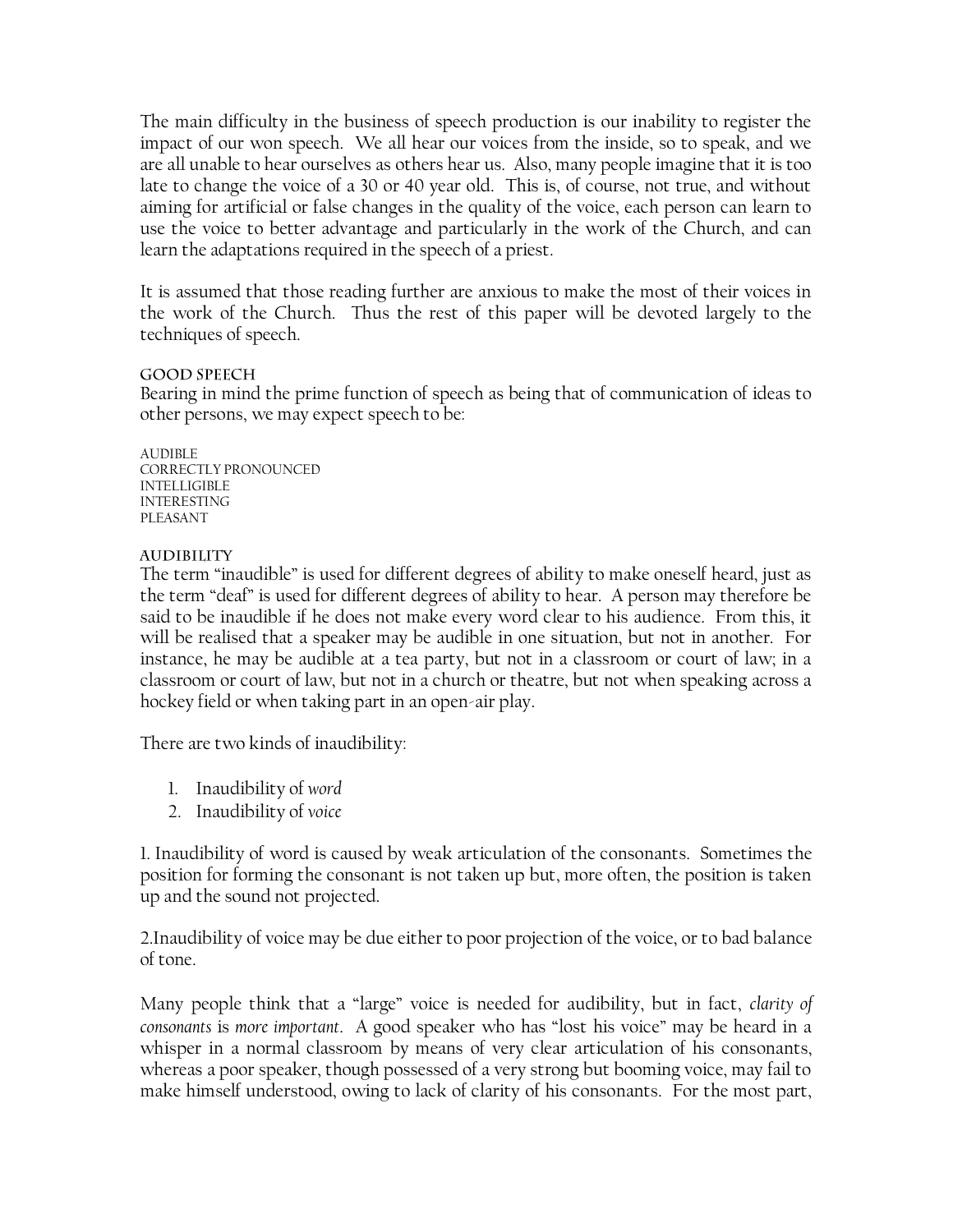inaudibility of word is more common than inaudibility of voice, and attention to the projection of consonants is the remedy. If the voice really is too small, exercises for breathing and resonance will improve it.

#### **PRONUNCIATION**

Sometimes speakers fail to convey meaning, because their pronunciation of separate words differs markedly from that of the majority of people to whom they speak. The audience either fails to recognise the word quickly enough, or attention is diverted from the subject matter to such thoughts as, "where does he come from?", "what a strange pronunciation!" and so on.

In this sense mispronunciation are of two kinds.

1. Those caused by ignorance of the accepted way in which a word is pronounced, for example, pronouncing mature so that it rhymes with nature; or by failure to accept contemporary usage as the standard, for example, giving the eighteenth century pronunciation tay to the word tea.

2.Those due to local accent, for example, the Scot who pronounces good and food so that they rhyme, the Yorkshireman who pronounces ant and aunt in the same way, if either were speaking in the south of England, Australia or America.

Anyone wishing to correct faults of the first type, can do so quite easily, by reference to a good pronouncing dictionary. Those in the second group who wish to develop a more widely acceptable type of speech, will have more difficulty in changing their pronunciation. Of course, speakers will have no need to change if their audiences are limited to people of their own local accent. However, if the speaker possesses an accent markedly different from that of the people to whom he is talking, his audience will tend to listen to how he is speaking, instead of to what he is saying. The changing of an accent may therefore be desirable.

It may not be possible, nor even desirable, that everyone speaking English should speak alike, but from a purely utilitarian point of view, if a person's speech differs markedly from that of the general run of people among whom he lives, it will be more difficult for him to be understood and to be understood is, as we have already stated, the primary function of speech.

## **INTELLIGIBILITY**

Even if speech be audible and there be no barrier of accent, it may still be difficult for an audience to take in the *meaning* of the speaker"s sentences, for he may be unintelligible because of bad phrasing, poorly chosen stress words or inexpressive tunes.

Phrasing is the linking together in sound of those words which are linked by their meaning. Within the phrase, the *operative* words should be made prominent by stress, so that the listener"s attention is guided to this part of the phrase. Stress is reinforced by the use of pause, pace and tune.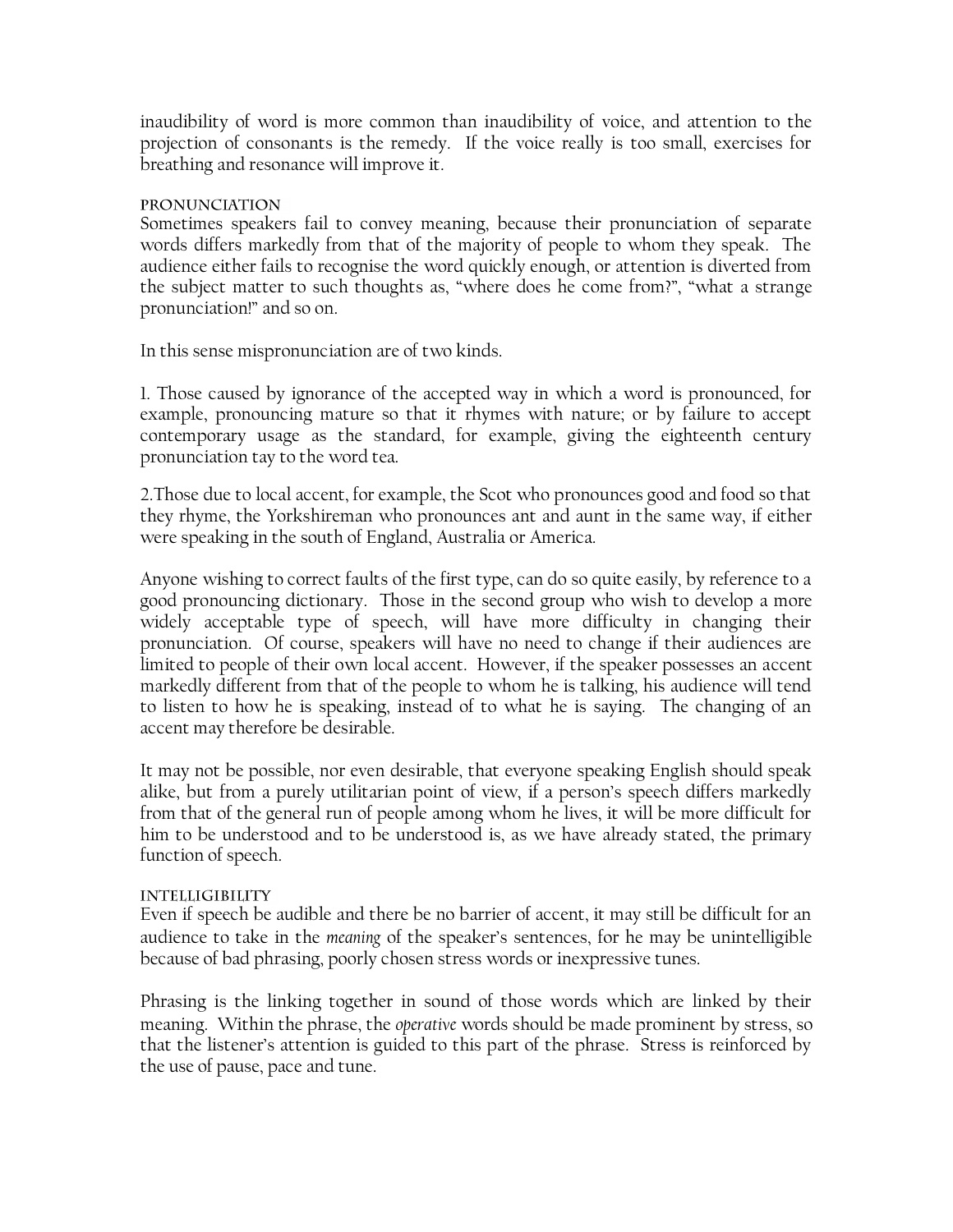#### **INTEREST**

A speaker must arrest and hold the attention of his audience, and he will not do this merely by being audible and intelligible and by having an acceptable accent. He must also be interesting. The essence of interest is *variety*. Speech may be varied in four ways, by means of force, time, pitch and tone balance. Of course, every normal speaker varies his speech in some degree, but interest may be added by the use of a big range of difference. The crude speaker, in his effort to be intelligible and interesting, depends almost entirely on variety of force. He gives heavy *stress* to far too many words, while his *inflection* range remains limited and his *pace* fairly even. The result is a rather heavy, dogmatic type, which soon becomes monotonous. To be interesting, a speaker should make an economical use of stress, have a big pitch range with clear-cut inflections and perhaps, most*.* Important of all, his pace on word, phrase and sentence should vary greatly, if the tone of voice be varied, to express differences in mood and atmosphere. This should be done, however, nor for the mere sake of variety, but because the mood and atmosphere demand it.

#### PLEASANT SPEECH

So far, the utilitarian aspect of speech has been stressed. From this point of view, audibility and intelligibility are of first importance, but very few will deny that there is some utilitarian value, too, in a pleasant voice, since even moderately sensitive peopl3e will shut their ears to a harsh or whining voice. However, speech has also an aesthetic value over and above the utilitarian one. A good speaker will be able to express, not only though5t, but also feeling and imagination. The expression of feeling and imagination is bound up with the question of style. Good style involves an exact matching, by means of subtle variations of force, time, pitch and tone, of the content of any given speech material and its expression.

## VOICE PRODUCTION

A voice is said to be well -produced when it is strong, tireless, full, varied, and pleasant to listen to. The strength of the voice depends on the proper use of good breathing; the tirelessness and pleasantness of the voice depends on the absence of undue tension in the vocal apparatus; the fullness and variety depend largely on the balance of resonance. These three aspects, breathing, relaxation and resonation, will be dealt with in turn.

#### **BREATHING**

The primary function of breathing is to oxygenate the blood. The demands of the body for oxygen vary with the amount of bodily movement, and the breathing automatically adjusts itself.

In repose, little oxygen is needed and breathing is mainly diaphragmatic. In this type of breathing, the size of the chest is increased vertically. In action (speech is a form of action), more oxygen is required, and therefore, in addition to the diaphragm being contracted, the lower ribs are raised, which increases the size of the lower chest cavity laterally and from front to back. In effort, still more oxygen is required, so the sternum (breastbone) is arched and the upper ribs are raised in addition to the movements already mentioned. This increases the size of the upper chest laterally and from front to back.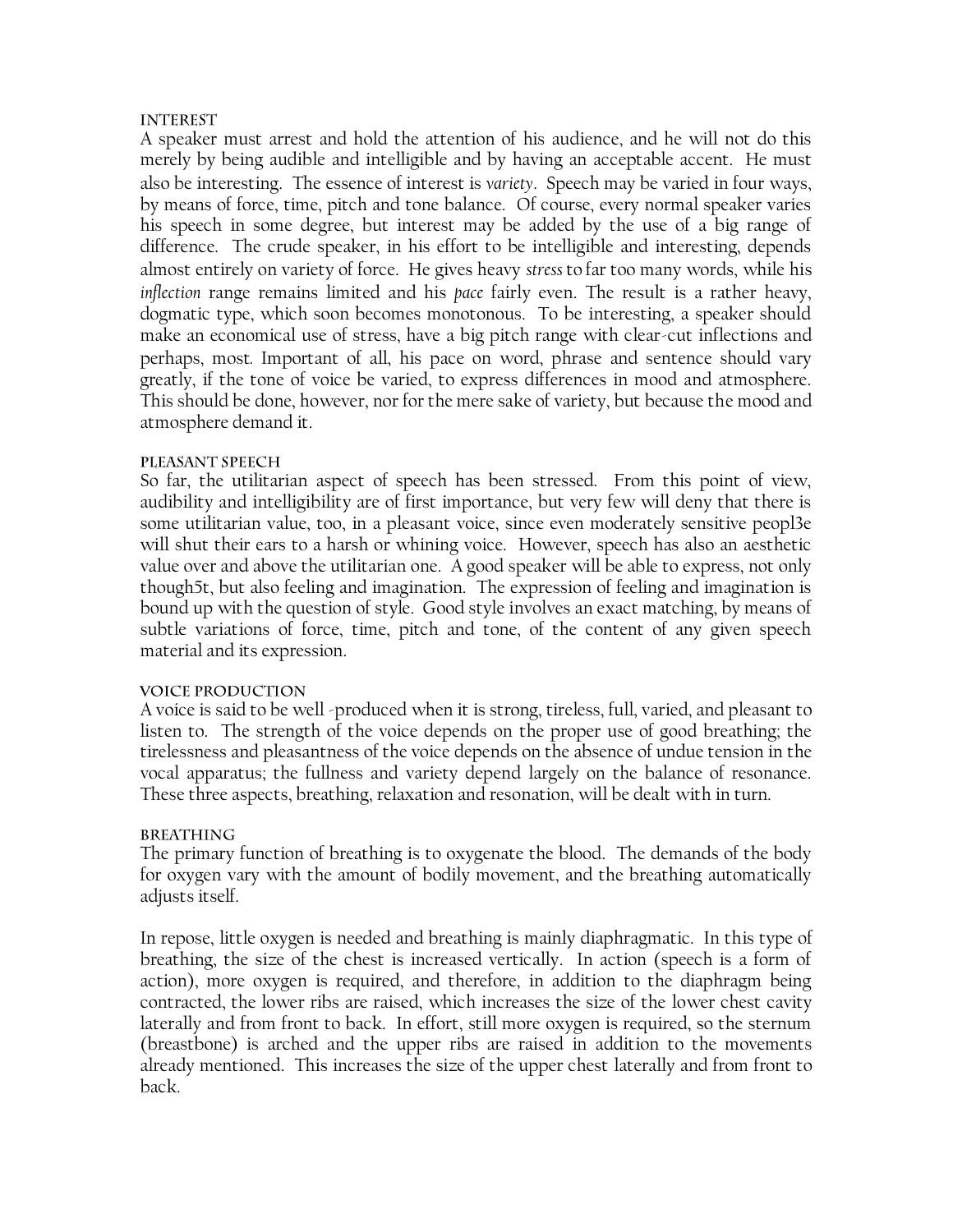In breathing for action other than speech, an adequate intake is what is required. For speech, the main thing is to control and use the output. That is to say, for speaking, we need merely a development of the normal breathing for action, with the focus on expiration rather than inspiration.

Many people breathe and produce their voices naturally and well by habit. This results from good posture, from good models in childhood, when speech habits were being formed, and from absence of any psychological interference. There are, however, many people who produce their voices unnaturally. In order to draw attention to the distinction between "natural" and "habitual", the following illustration may be useful. The most efficient and economical way to hold the body is in a position of good posture; it is natural to stand or sit well. Despite this, however, many people have formed habits of bad posture. Such people might say, "it"s not natural to me to stand well", when the fact is that it is not habitual for them to stand well. It is the same in breathing for speech – good breathing is natural, but not always habitual.

A person who habitually breathes and produces his voice naturally may never need to be taught voice production, but he may not be able to adapt his voice to public speaking, should he wish to do so. In such a case, a few lessons will usually suffice, to bring his good speech habits under conscious control, so that he may continue to use them under more difficult conditions.

For everyday speech, good natural habits of breathing are sufficient. This means that a fairly large breath, confined to the lower chest, is inhaled without undue effort, and then expelled in a steady stream. One reason for breathing in the lower chest is that this part (the region of the sixth, seventh and eighth ribs) is capable of the greatest expansion. This is because of the length, the slope and the shape of the ribs, and because of the amount of cartilage joining them to each other, or to the sternum. Increased capacity is therefore obtained with less effort, by moving the lower ribs, than by moving the upper ones. An additional reason for lower chest breathing is that movement in the upper ribs produces tension in the region of the larynx, which affects the voice and makes it either thin or harsh.

BREATHING FOR PUBLIC SPEAKING The principles involved are:

- 1. Relaxation of muscles not directly in use.
- 2. Movement confined to the lower chest.
- 3. Large capacity (inspiration)
- 4. Complete control (expiration)

For public speaking, more breath is needed than for conversation, because a louder voice is required, and also to enable the speaker to phrase correctly at the slower rate usually necessary for a larger audience. Therefore we need to breathe as for everyday speech, but the inspiration must be larger and the control greater. One way of achieving this is through the method of breathing called "rib reserve", which allows for large capacity, for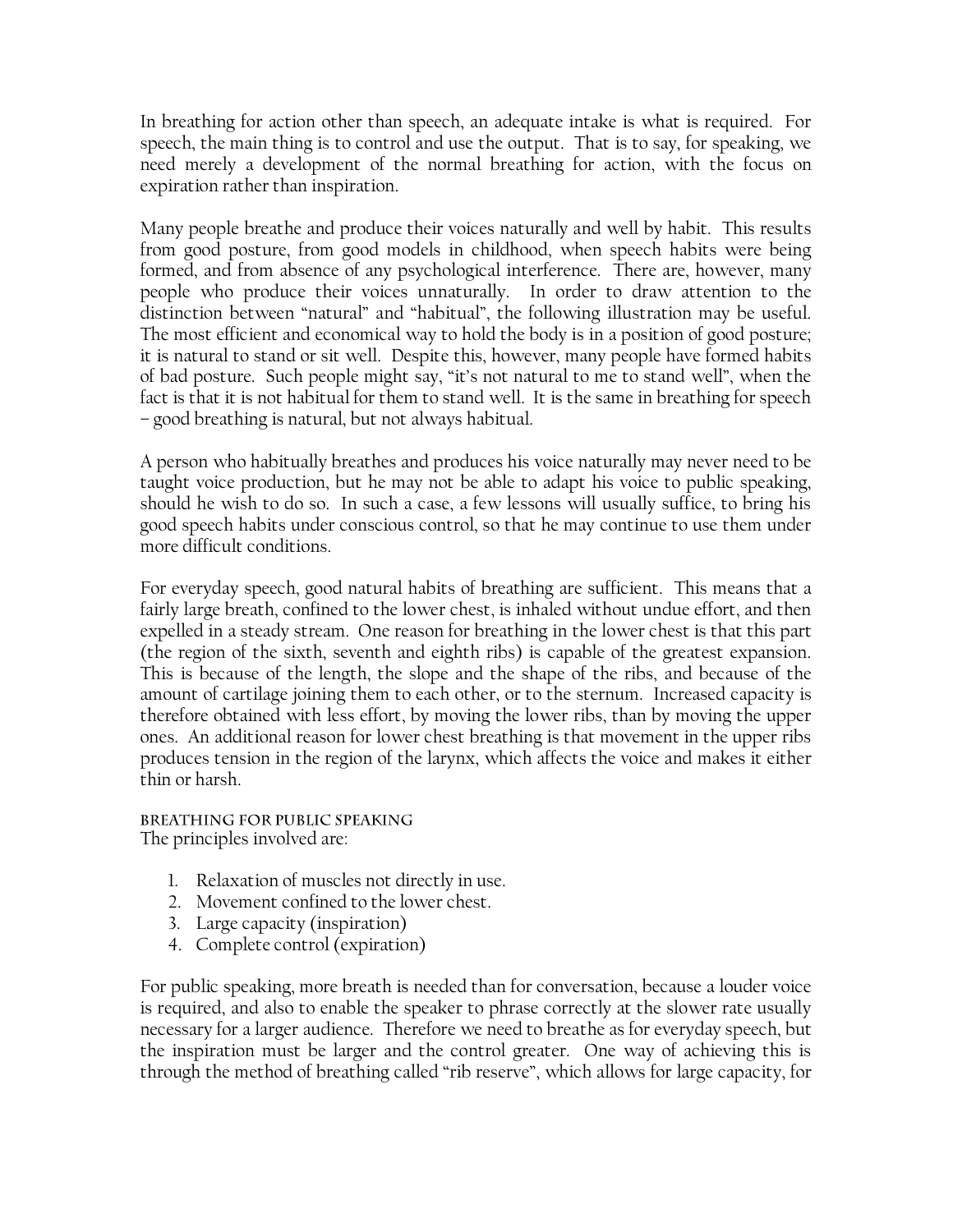a quick intake and for a slow output, so that the breath lasts to the end of a long phrase, and for attack on the beginning of a phrase.

## DESCRIPTION OF "RIB RESERVE" BREATHING

The difference between this and the type of breathing already described, is that the intake is speeded up and the output is closed down. The region of movement – just above the waist - is the same, and relation in the region of the larynx is just as important. The quicker intake and slower output are achieved by moving only the diaphragm and abdominal muscles for each individual breath, while maintaining the ribs in a raised position. The diaphragm contracts the abdominal muscles, relax and vice versa. Large capacity is achieved by swinging the lower ribs out before beginning to speak and holding them in this extended position throughout, thus maintaining a reserve of breath in the lungs.

## Exercises for Use in Teaching Breathing for Public Speaking

Good natural breathing should be well established before these exercises are attempted.

- 1. Breathe in as for action breathing, making no movement in the upper chest, but with free movement at the sides, front and back of the lower chest. Think how strong the rib muscles are and that they could be held out for a long time. Breathe right out as for action breathing.
- 2. Breathe in. Keep the ribs raised by concentrating on the rib muscles, while breathing out a little. This results in a movement inwards of the top of the front abdominal wall, that is, the centre of the body just above the waist. Then breathe right out, lowering the ribs and allowing the reserve of air held in the lungs to escape.
- 3. Breathe in. Hold the ribs out. Breathe out while maintaining the raised rib position. Breathe in while maintaining the raised rib position. Breathe out while maintaining the raised rib position. Breathe right out lowering the ribs.
- 4. Repeat the above exercise, increasing the number of inspirations and expirations, while the ribs are still raised.

One stage of these exercises should be well established before going on to the next. The aim should be that ultimately the ribs can be raised before speaking begins, and not be lowered until speaking is ended. This can become almost automatic.

The following exercises may be practiced for controlling the abdominal muscles, a control which is essential for good attack on sound, and also for bringing to the pupils" consciousness the influence of the abdominal muscles on breath output, and consequently on volume of sound.

## **EXERCISES**

1. Pull in (contract) the abdominal wall, trying to confine the contraction to the part which is above the waist. In order to help the pupil to realise that the abdominal muscles above the waist can be used independently of those below the waist, let the pupil place one hand above and one below the waist and then laugh.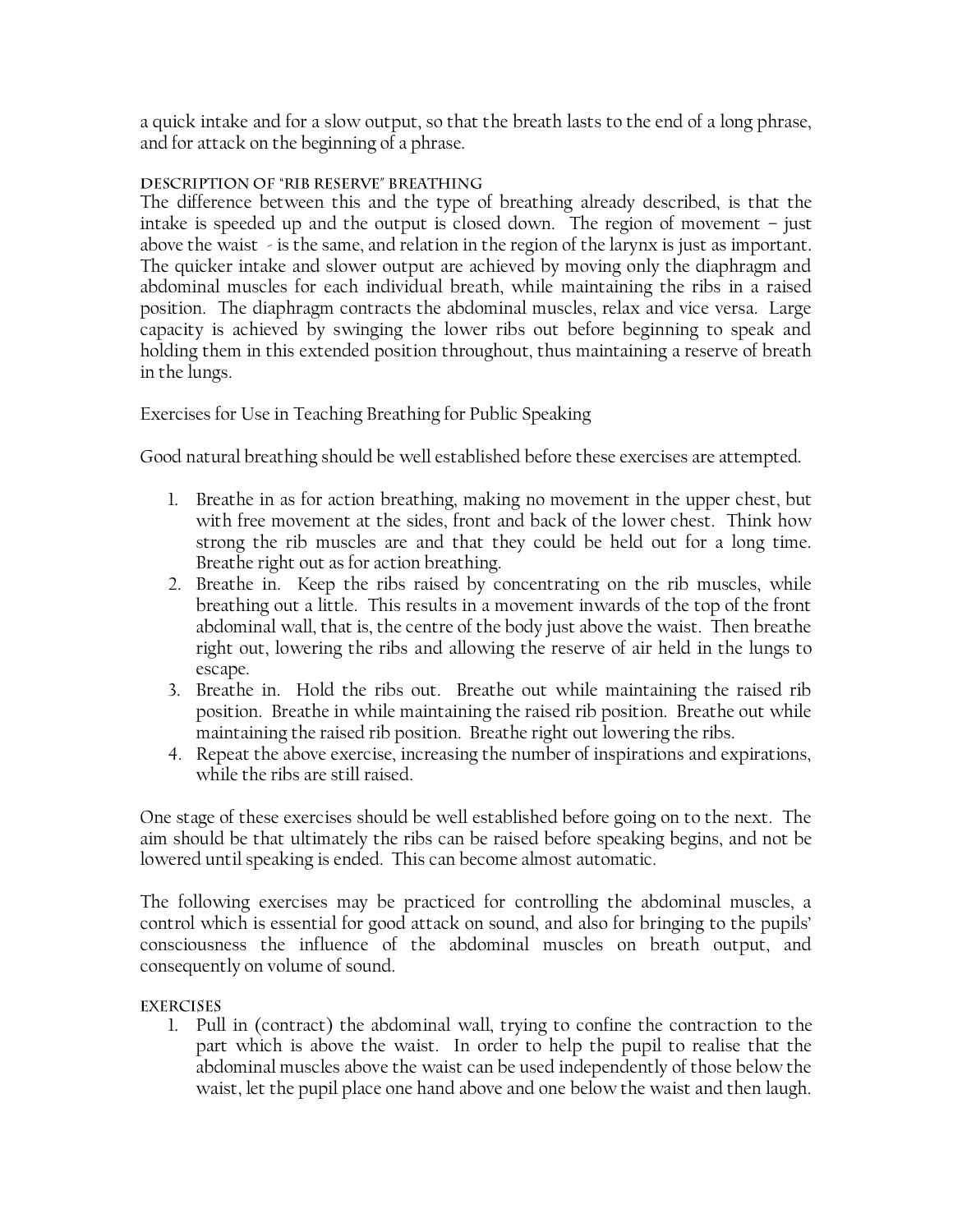He will notice that there is considerable movement above the waist and none or very little below it.

- 2. Breathe in with one hand on the upper abdominal wall; then suddenly pull in the upper abdominal wall, while the mouth is wide open, and get the feeling that the breath which issues from the mouth is being directed by pressure from the abdominal muscles.
- 3. Breathe in as in ". Open the mouth in a vowel position. Speak a vowel, and while speaking it, pull the abdominal muscles in suddenly. The result will be a sudden increase in the volume of sound.

Variety in these exercises may be obtained by using different vowel sounds.

## **RELAXATION**

As has already been said, speech is an action. In order to perform any action, certain muscles have to be contracted. If other muscles are brought into play, energy is unnecessarily expended. Also, muscles work in pairs, and if the opposing muscles are not relaxed, the efficient working of the contracting muscles is interfered with. Sometimes habits of what is called "sympathetic" tension – tension in the muscles surrounding the required ones – are formed in quite young children, causing still exhausting and inefficient movements. The beginner at any sport usually makes these "un-relaxed" movements. With practice or good teaching, or both, it is usually possible to overcome such unnecessary tension, although it may recur at times of nervous strain. However, a player who is nervous, but who has learned to bring relaxation under conscious control, can prevent his nervousness from affecting his muscles, and can still perform as rhythmically and efficiently as he habitually does when he is not nervous. All this holds good for speech.

The most unusual habit of tension connected to speech is tension in the neck. This is extremely harmful to the voice because it is here that the voice is made. No matter how full the breathing and how well controlled the expiration, the good these might do to the voice is cancelled if there is undue tension in the neck.

Tension in the jaw also interferes directly with speech. Here it prevents free opening and shutting of the jaw, which are necessary both to good voice and to clear enunciation. What is required is the ability to contract and relax the muscles of the jaw in rapid succession.

Flexibility of the tongue muscles is of even greater importance and this cannot be achieved if there is any undue tension.

In order to avoid any unnecessary tension, even in moments of nervousness, a speaker must have conscious control of relaxation so that, while contracting those muscles which must be used, he can relax the muscles not needed. It is this partial relaxation, which must be aimed at.

## THE TEACHING OF RELAXATION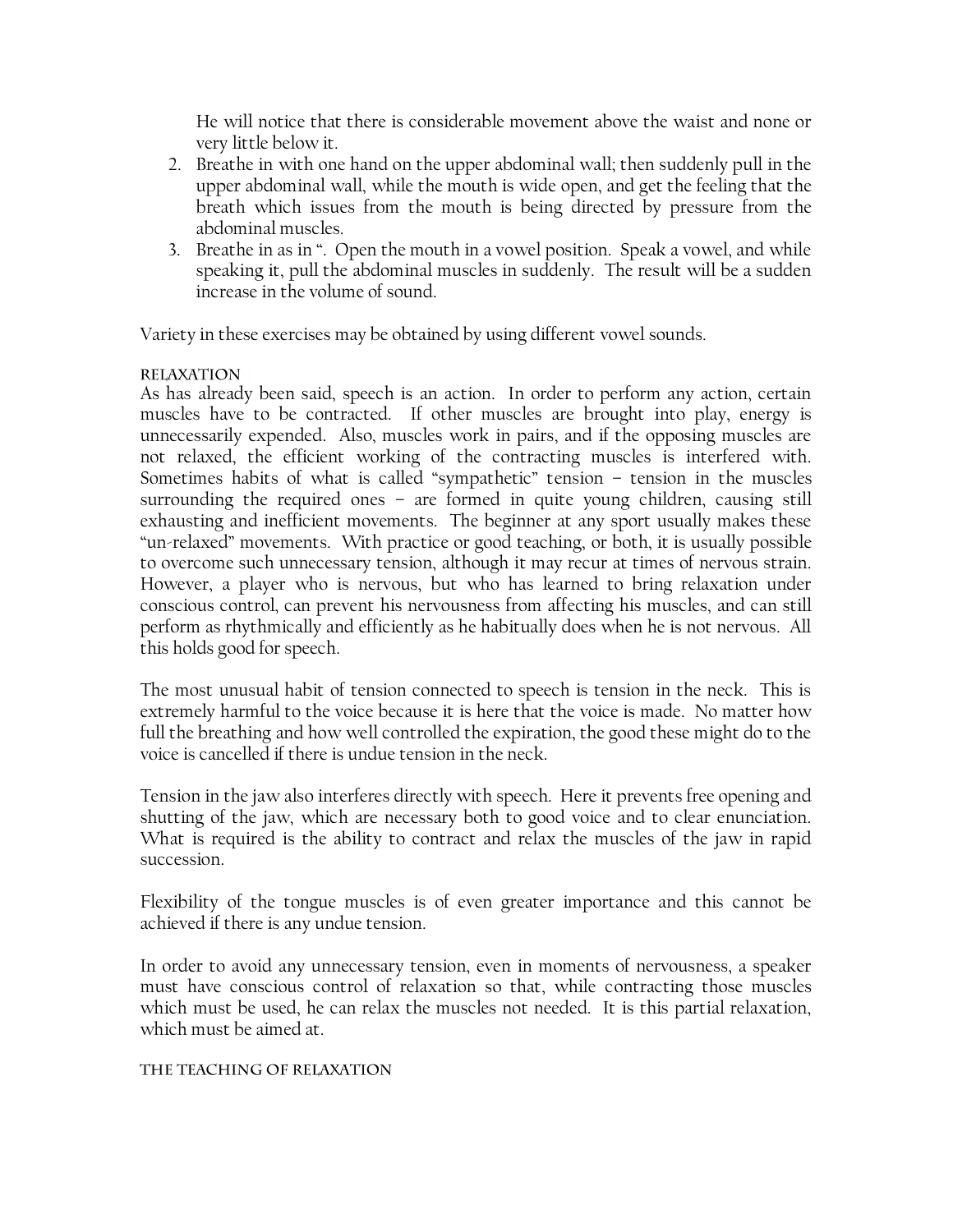Partial relaxation is extremely difficult to achieve, so it is better to approach it by means of complete relaxation.

Complete relaxation is most easily learned in the following way. The student should lie supine. Then he should try to relax the parts of the body separately. He should contract the muscles of the forehead by raising the eyebrows and lower them, relaxing the muscles. He should think of the difference between the feeling when the eyebrows are raised, and when they are lowered. Repeat the actions, trying to exaggerate the difference between the two feelings. Apply this to all parts of the body, going down the face, through the neck and spine into the legs and feet. As the main object is to relax the neck, every time the neck is mentioned, the student should be told to roll his head on the floor, then keep it still, trying to exaggerate the difference between the sensations of movement and stillness. The muscles may be partially contracted even when still, and by trying to exaggerate the difference, full relaxation will gradually be achieved. Considerable concentration is required and, even when the student thinks he is relaxed, he will suddenly find that the muscles have "let go" still more, and he will realise that he could not have completely relaxed to begin with, and that there still may be other muscles which could "let go".

It may help the student in the early stages to understand the idea of relaxing, if he first stretches various parts of the body separately, or the whole body, and then "lets go". Small children can be asked to think about cats stretching and then relaxing before the fire. If this is done, the main concentration should be on relaxing; the proportion of time given to stretching being very small.

The following approaches may also be found useful in getting the student to relax completely:

- (a) the student should think of the blood flowing through his body. The teacher should mention the parts of the body in order, as in the first exercise. Emphasis should be laid on the refreshing and invigorating effect of the blood flowing through, and of the feeling of the flow of blood and the resulting tingling sensation in the fingers and toes.
- (b) The student should think how heavy the different parts of the body are.
- (c) The student should think that he is floating lightly.

Having concentrated on one of the above approaches, the student should then be asked to imagine himself in pleasant, peaceful surroundings, where he is quite free from worry. The teacher begins by describing some such place from his own experience, and later the pupil may choose one from his own. It is best to begin with some rhythmical movement being performed in this imagined place, such as walking, swimming, rowing or riding. Describe the muscular movements which are made and the deep breathing required. Then tell the student to imagine resting in this place, and get him to use, in imagination, the various senses, by thinking of the colour of the sky, the shapes of trees, birds, the sounds of the wind in leaves, or lapping of water, the scent of pine trees and flowers, the touch of grass or cool water. The student should be helped to concentrate hard on these pleasant things by being told to imagine them in copious and precise detail.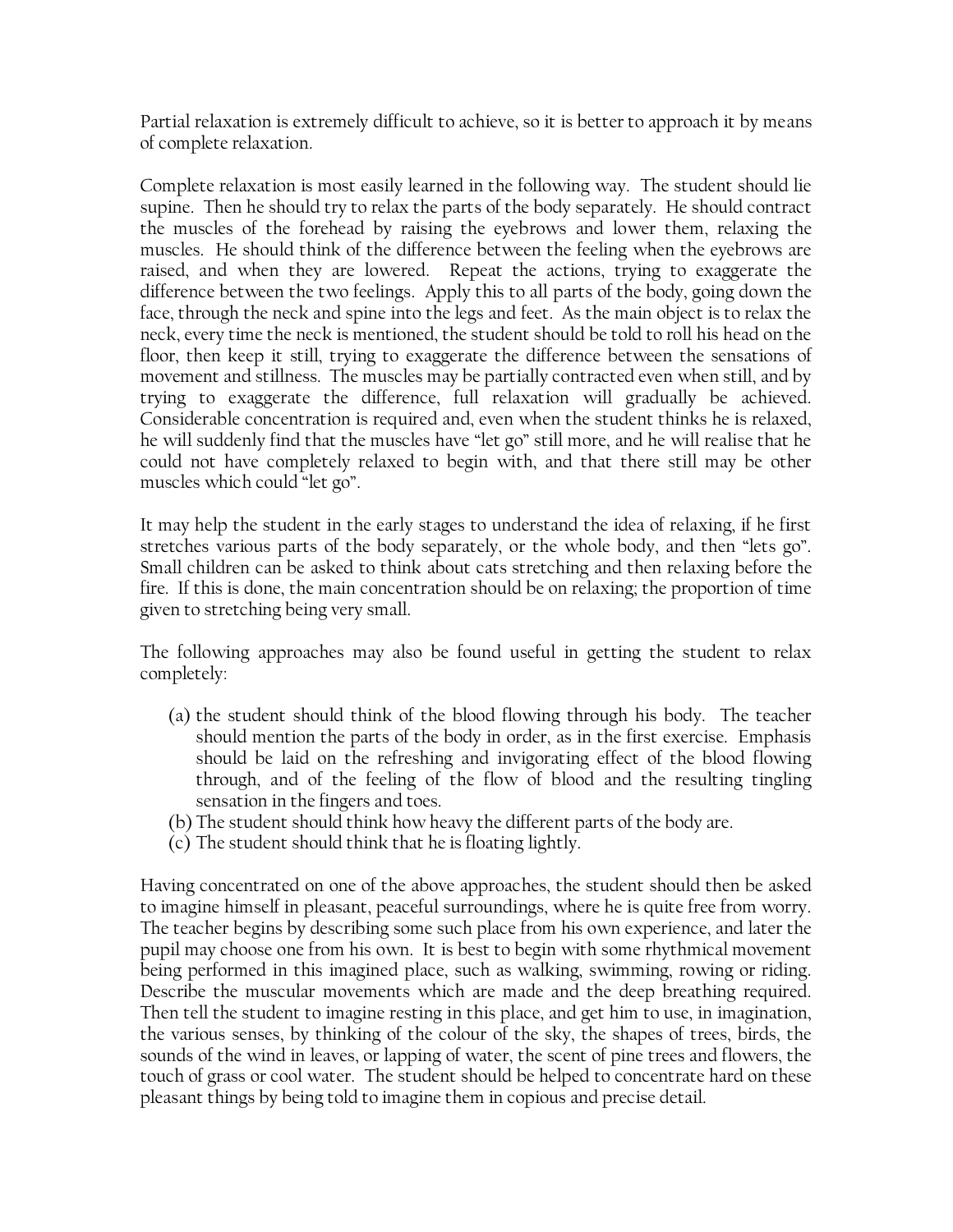It should be noticed that cool colours, such as blue and green, are more relaxing than hot colours, like scarlet and yellow. Use may be made of blue and green in relaxing exercises by describing objects having these colours.

These exercises will be found very restful. Complete relaxation may be regarded as a cure for fatigue, while partial relaxation prevents undue fatigue.

When the pupil can recapture the sense of relaxation at will, he should apply it to those muscles not required, when some action is in progress.

## PITCH

When the breath leaves the lungs, it passes eventually into the windpipe at the top which is the larynx. The vocal cords form part of the larynx. They are curtain-like membranes, which can be brought together so that they close the windpipe, or parted, so that the air may pass freely between them. The vocal cords are not under the direct control of the will, but operate in obedience to the desire to speak. This desire causes them to come together, and because they are of an elastic substance, when they are near enough together, the air passing between them makes them vibrate. These vibrations are what we hear as voice. It is the amount of breath pressure used in producing the vibrations, which determines the loudness of the voice and it is the rate of the vibrations , which determines the pitch. This rate is determined by a combination of length and tension in the vocal cords. The general pitch range of a particular voice is limited by such physical characteristics as the length and thickness of the vocal cords. The pitch range of the average man"s voice differs from that of the average woman"s, because of differences in their physical characteristics, the man"s vocal cords being considerably longer than the woman"s. a boy"s voice is said to break when, at the onset of puberty, there is a sudden growth in the length of the vocal cords.

Since the pitch range depends on the physical structure of the vocal cords, it is harmful to make frequent use of the voice at the extreme pitch limits, whether high or low. Just as a motor car works more efficiently and lasts longer if not driven constantly at extreme speeds, so the voice works more efficiently, and is less liable to strain, if most of the work is done in the middle range, with only occasional use of the highest and lowest pitches.

Sometimes speakers habitually use a pitch range, which is too near the extremes of their own particular capacity for pitch. It may be too high or too low. This results in strain or lack of timbre. Normal speaking pitch should be round about the middle of the total pitch of which the voice is capable.

## **RESONATION**

Sound is amplified – made fuller and richer – by passing through hollow spaces. The hollow spaces are called resonators.

In the case of the voice, the main resonators are the neck and mouth. The chest and nose, including the connected sinuses and antrums, also act as resonators. The theory of the resonation of the voice is a very controversial subject, and it is not necessary to enter into much detail in a book which aims to help the teaching of voice production and speech in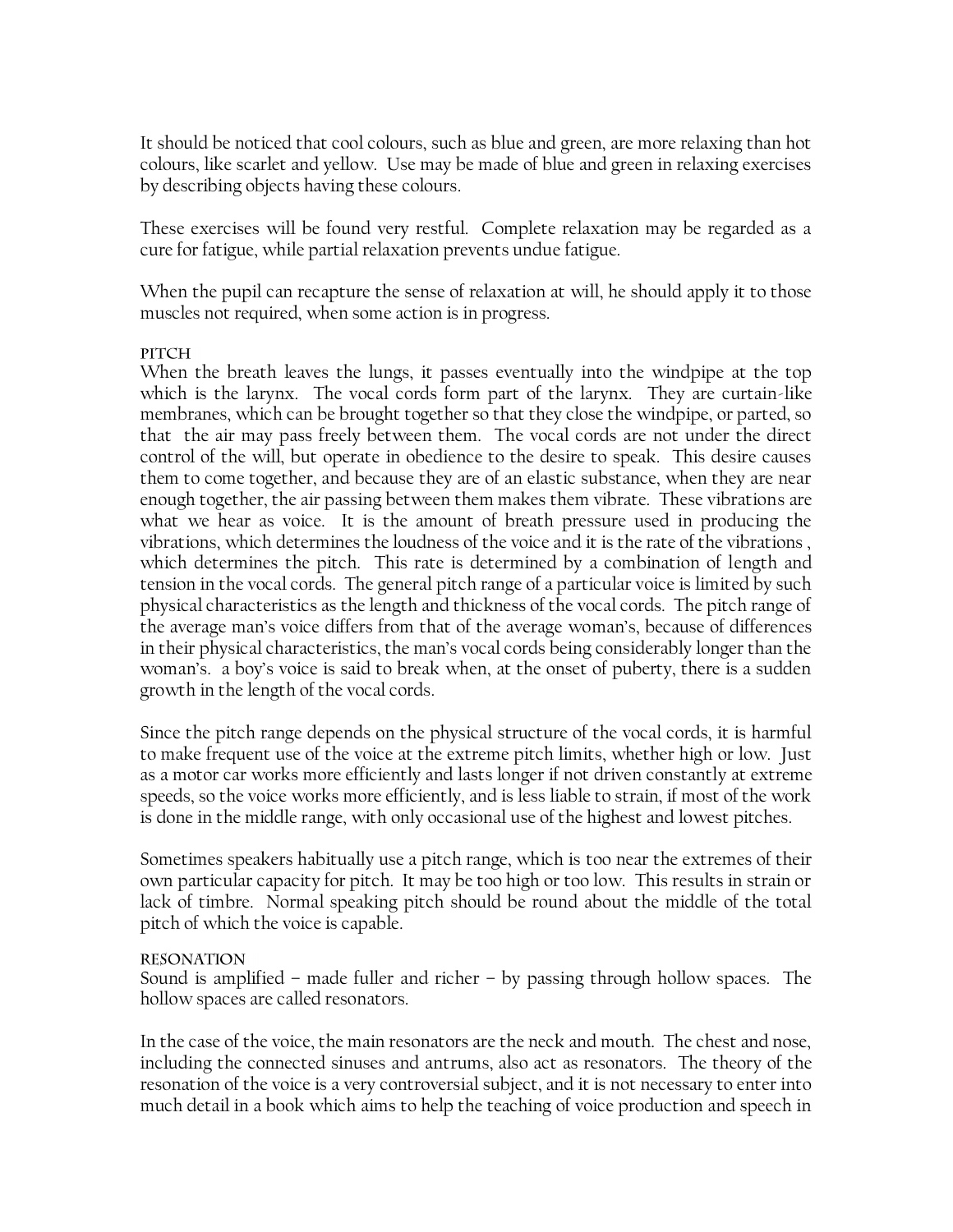a practical way. Only those theoretical questions, which are necessary to an understanding of the practical work, will be dealt with here.

As has been seen in Chapter 3, in connection with vowels, resonation is much affected by the size and shape of the resonating cavity, and the size, shape and position of the orifices. The size of the chest resonator can be increased in many ways, as has been stated earlier in this chapter. It improves resonation to keep the ribs raised and to arch the sternum. These actions also help to expand the neck resonator, by drawing down the larynx, thus making the size and the space above it greater. The only other method of increasing the size of the neck is by relaxation of its muscles. It sometimes helps the students to suggest that they should try to get a "sense of expansion" in the neck.

Improvement of mouth resonation is a fairly simple matter. The size of the mouth may be readily increased by dropping the lower jaw. An added brightness may be given to mouth resonation by arching the soft palate, as this increases the size of the resonator at the back. Another way of improving mouth resonance is to make use of what is called "forward tone". It is impossible to describe the enormous improvement made both to audibility and to pleasantness of voice by the practice of it. "Forward tone" is the particular quality given to the voice when it is well directed from the diaphragm and feels as though it is projected unfalteringly to the front of the mouth. For most sound, even the teeth vibrate when forward tone is present.

As the priest is often called upon to celebrate and preach in large, as well as small, churches, it is vital to use forward tone, which makes the voice audible, without the strain or harshness of forced volume. Also, there are churches which have absorbent east walls, sometimes hung with heavy drapes, or curtains. As the Liberal Catholic Rite provides for east facing celebration, it can be important to adjust the voice to make it audible to the congregation, after allowing for the loss of sound through absorption. It is just thoughtless to use the same voice level, whether celebrating in a private home or a cathedral. The priest should be careful to match his voice to each particular situation.

## **STYLE**

No notes on speech would be complete without reference to the importance of style. A sense of style, more than anything else, distinguishes the really effective speaker from the merely competent one.

To say that a person has a "sense of style" means that he has a sense of what is fitting in any given circumstances. A singer with a sense of style enhances the meaning of the song by the quality of the tone she uses, as well as by the phrasing of pace. She does not sing a patter song with the smooth legato phrasing and full resonant tone suited to an operatic area. So it is in speech.

To achieve good style, the attitude must be one of complete surrender to the subject and an intuitive awareness of the ideas one is presenting. The cadence and speech rhythm will then be appropriate, and this is good style.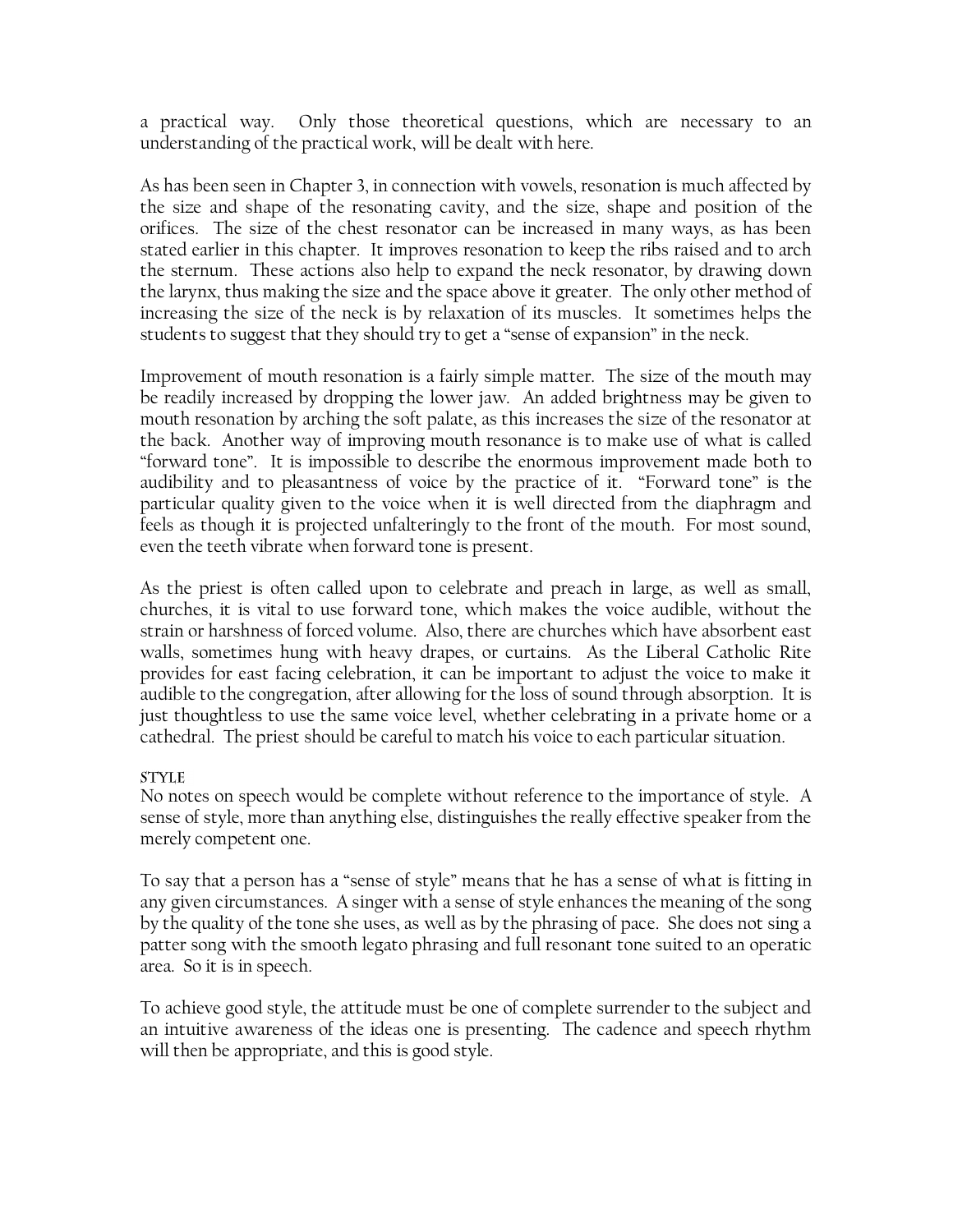Some people mistakenly suppose good style in everything in life comes from a selfconscious awareness of what is right.

The speaker"s mental attitude must be surrender of himself to his subject matter and to his audience, and as a result, his own personality is not allowed to intrude. The priest at the altar is thus tuned first to the divine mystery he is celebrating, and secondly, he is committed to his congregation who celebrate the Eucharist with him and through his hands and his voice.

In preaching, the priest will be well prepared and will thus be able to commit himself wholly to his ideas and his listeners. His whole style of speaking, while preaching, may be quite different to that of his celebration.

While exaggerated emotion is to be avoided, both in speech and gesture, the good priest will keep genuine warmth of tone in his voice when preaching. A coldly clinical voice with little variation in pitch or pace will quickly lose the attention of the listener. It is a useful exercise to meditate on the logia or sayings of Jesus, not from a point of view of the spiritual impact of the words, but by entering inwardly into an awareness of how they sounded as spoken by the voice of our Lord. Just as each of us has the spiritual potential of sons of the highest, so we should realise that all aspects of our personality, including our speech, can reflect the highest possibilities of our nature. For most of us with no organic defects, there is imply no excuse for expressing the most inspiring and sublime concepts in a third rate voice. The power to improve in this area, as in every other, lies in our own hands.

## PRACTICAL HINTS

- 1. Use a tape recorder. Practice reading the Collects, Epistles and Gospels on tape and then replaying them.
- 2. Tape record your sermons and then critically appraise them afterwards.
- 3. Enlist the help of your Vicar or some other trusted friend who will promise to criticise your speech constructively and pick up for you any obvious errors.
- 4. Make a determined effort to do the breathing exercises mentioned above a few minutes a day, for a sustained period of time. Your tone will improve and your voice will gain greater flexibility and increased usefulness.

## **CHAPTER III**

## PREACHING THE SERMON AT THE EUCHARIST

## **GENERAL**

It will be well to remind ourselves that, if there are any areas in which our Church is deficient by contrast with other denominations, these would probably be generally our knowledge of scriptures, and the standard of our preaching. There are reasons why this may be so: Our concentration on the action of the mass; our awareness that the Bible is a library in which some books are of much greater value than others; the fact that our clergy have to work at the secular occupation. You may be able to think of others.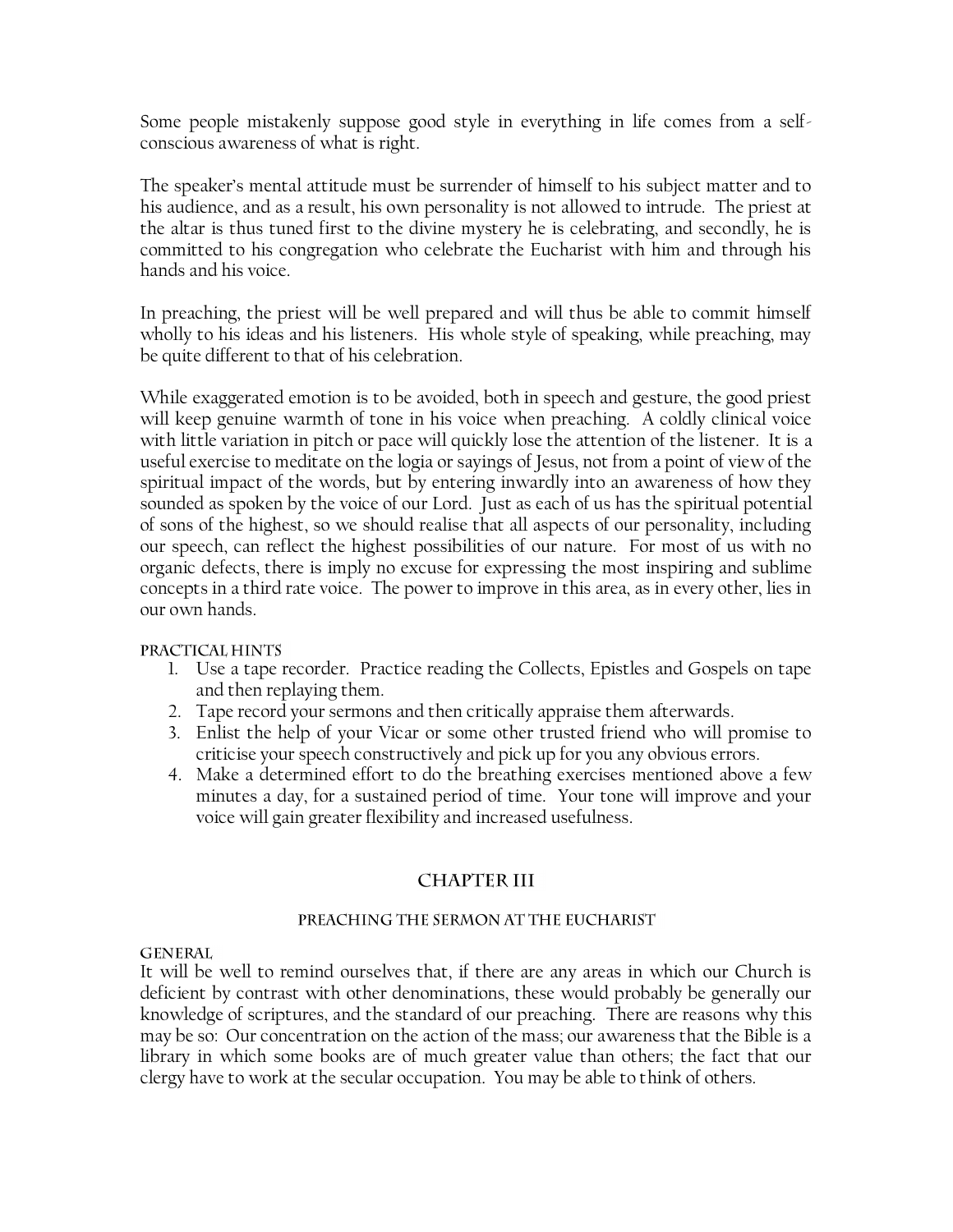Be this as it may, our ministry clearly involves that of the Word, as well as the Sacraments. If this were not so, qualification for the Priesthood would be simply those of the medieval chantry-priest, and the whole course would be unnecessary. We "feed" the flock as much by teaching as by administration of the Sacraments. As Liberal Catholics, we believe we have much that is unique (and therefore of special value) to offer our members or enquirers, but we must ever seek the best mode of presentation in our sermons.

Therefore, a study of preaching and scripture go hand in hand, while both need meditation.

We cannot give to others what we haven't got ourselves, so that, if we are to impart anything of value, we must first make it our own by study, by seeing how it works in our own experience, and by discovering its spiritual value.

To sum up this introduction: We have the words of the Christ and the Mystery Drama of the Gospels, and we have letters from the beginnings of the Church in scripture. We know something about the evolutionary process, which prepared the world for His appearance. We must first separate the essential from the accidental. This so far, is a matter of study.

Having done this work, we then look closely to discover the eternal truths hidden in the essentials, using, not only the conscious mind, but other deeper areas as well, through meditation. We then apply those aspects of our meditation, which are relevant to our own milieu, the local parish, and to bring this last about, will necessitate prayer for those to whom we preach. If we go about this work methodically, we can be sure that what we say will be made fruitful, by the action of the Holy Spirit, in our words.

## TYPES OF PREACHING

Preaching may be divided into three main types: (Preparation for any of these parts is covered in Chapter I.)

- a. The sermon at the Eucharist. (Chapter II)
- b. The evening homily. (Chapter III)
- c. Speaking at occasional services, such as funerals, public events, etc. (Chapter IV) Note: the *homily* is usually considered as a short informal sermon or talk on moral conduct. Homiletics, the Art of Preaching. It nevertheless must contain the same ingredients as the full sermon, in order to be as effective.

## THE SERMON AT THE EUCHARIST

The first point to be made is that of *position*. It must be remembered that the sermon is part of the fore mass, the teaching bloc. If we divide the Eucharist (for the purpose of this Unit), we see that it commences with a preparation involving the use of holy water, confession, absolution, incense, and prayers of entry, not only to lay the foundations of the spiritual edifice, but to banish secular thoughts, in order that the congregation and the angels together may be ready to engage in the great work, which follows the Offertory; and between this preparation and the Offertory, is a solid slab of teaching,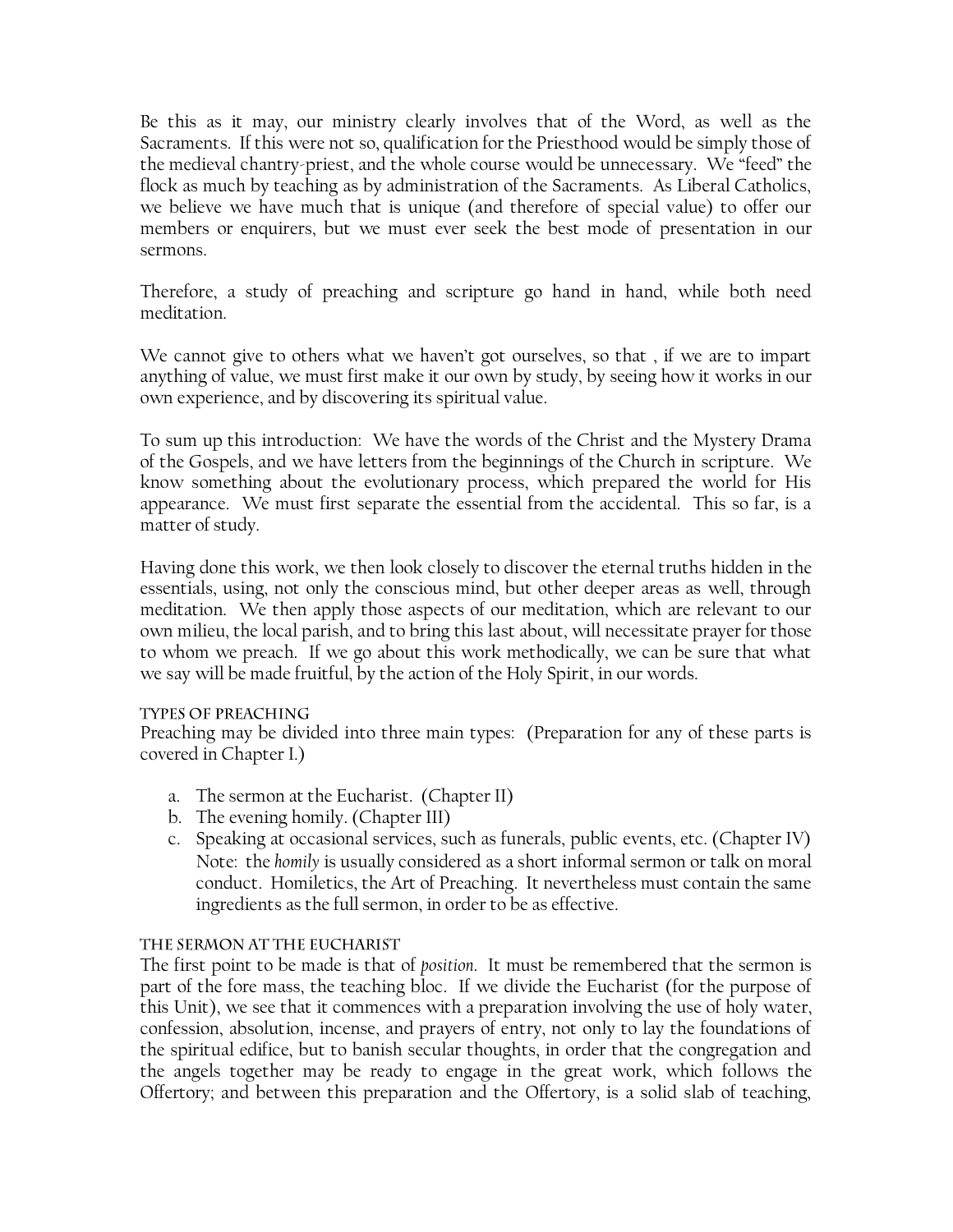which directs our thoughts and feelings to the particular "Intent" of that days' mass. A special prayer *collects* the day"s special mood or direction, uniting everyone present, in a combined effort leading to a particular end. It is very clear why the compilers of the Liturgy placed the sermon precisely where they did, after the Gospel and before the Creed, rather than in, say, the Anglican/Episcopalian position, after the Creed.

The Collect is the theme, with the Epistle and Gospel reinforcing, descanting, illustrating; and as if this were not enough, the intention is clearly printed to underline what will follow. After the Sermon, by reciting the Creed or Act of Faith together, we affirm, in a general way, not only our reliance on and trust in God, but affirm that the study of the Collect, Epistle, Gospel and Sermon has been done, and that we, having done this together, are united by this study, so that communally we understand what we are about. The fruit of this study is then used to direct or "point" the action of the mass following in the way it is *intended* (hence Intent) to go. Put another way, each mass has its very special flavour. In some particularly important ones, this is further reinforced by a special Gradual and Preface.

The theme or intent is meant to be an on-going thing taken from the Church into our daily lives and applied in them until the next Sunday or next feast supplies us with a new one. We are definitely intended to remember in each week that follows each Sunday, the Intent we are given in the mass; and this "chewing over", which we each do individually, as we go about our lives, unites us across the world in a very special manner. It has the effect of *extending* the reception of that particular holy communion into everything we do, until we come together again, and we stay spiritually united, although separated physically.

Why all this about *position*? This: The Sermon can either brilliantly light up the Intent, Collect, Epistle, and Gospel, so that by the Creed we are really and truly one of all levels of our being; or, disastrously to the plan, it can be a distraction and a discrete lump of irrelevance, which can partly destroy the whole effort, and to vitiate the value of the action of the mass. We are, then, recognising that the well prepared Sermon can be of immense value because it is strategically placed to enhance enormously the total effect of the Eucharist. It follows simply from this, that with few exceptions, which will be noted, we should, as a rule, not preach from any text other than the one from either the Collect, Epistle, or Gospel. You must have quite overwhelmingly valid reasons for doing otherwise. It must also be said, that to use sermon time at mass, as a means of carrying on about a pet topic, is to fail your listeners miserably. We have all heard preachers who push their own thinly disguised political opinions. It would be better to have *no* sermon, than this sort of thing. I have also heard sermons at mass on some aspect of, say, "The Science of the Sacraments". One I remember was 18 minutes on the tessellated pavement. This misuse of valuable time should be avoided. *Of course*, there is a place for discussion on such matters. But it is *NOT* at mass.

People sometimes need shepherding and cultivating, so that they work concertedly at mass. When this happens, the effect is such, that the priest at the altar can feel on the verge of losing consciousness, so great is the force of devotion and the reality of the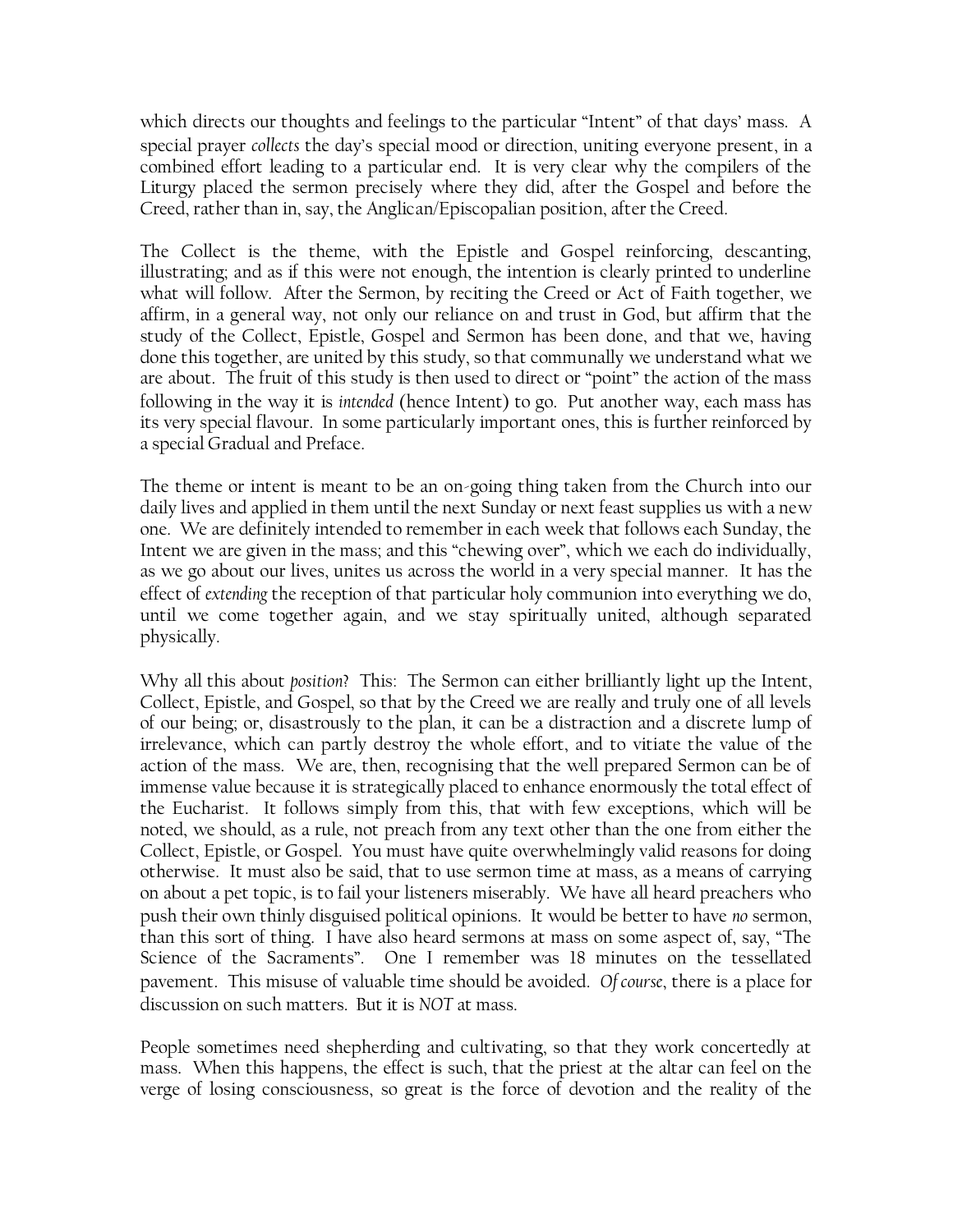Presence. It is that which epitomises the great ones and caused our Church to spread across the world. The sermon can be a wonderful tool to tune priest and people into such an harmonious whole, that they forget everything else in the world, but the glory that is all around them.

## **LENGTH OF SERMON**

 $\overline{a}$ 

As the sermon length, try your hardest never to go over the 15 minute mark. Test your sermon beforehand with a timer, allowing for pauses for effect, and if it is over 15 minutes, you should be able to prune it. This does not mean cutting out essentials, but rather using simpler constructions, chopping out involved sentences. You must always bear in mind that while a certain amount of repetition may be necessary, too much is boring and defeats its own purpose. One great preacher used to concentrate on making sermons at mass no longer than 12 minutes. He would break his subject into three connecting ideas of three minutes each, with a summary of three minutes. This is training practice used in Toastmasters International. Speak in the vernacular of your audience. Do not use outmoded words in excess, they may be used to emphasise a point if used with taste.

Concerning the technique of delivery, more will be said later. Here, let it suffice that you are being heard clearly. If you feel you are not being heard clearly, take deeper breaths and project your voice. Merely speaking louder will do little to help, unless you have a normally weak voice. (I would certainly advise all our Clergy to experiment in amateur dramatics, if they have the chance. Not only will this teach you a lot about delivery, projection, breathing, and stance, but will also give you self-confidence before the audience, and the faintest touch of histrionics (dramatics) can enhance some sermons. But remember, *only* a touch and *only* with some sermons).

Do not, but do not, fiddle while you preach. Turn pages unobstrusively, but otherwise keep your hands and your body still, with your head held well up.

Liturgically, it is proper to remove the chasuble and maniple to preach when leaving the sanctuary and walking to the pulpit. It is sufficient, however, simply to remove the maniple when preaching from the sanctuary.

Recommended reading must be done with careful discrimination. As a general rule in this Course, we will recommend reading of specific literature. It is suggested in due time to read any famous sermons available, and also famous speeches.<sup>3</sup> Some speeches are available on long playing records. Try to analyse these speeches, such as intenal rhyme, alliteration, measure or beat, and also discuss points raised with any good preacher, if such a person is readily available. There are a number of L.P. records from which much may be learned. Do not hesitate to write to your mentor about any point you wish to raise.

<sup>&</sup>lt;sup>3</sup> See: *"Masters of Speech"* by Dewitt Jones, Baker Book House paperback.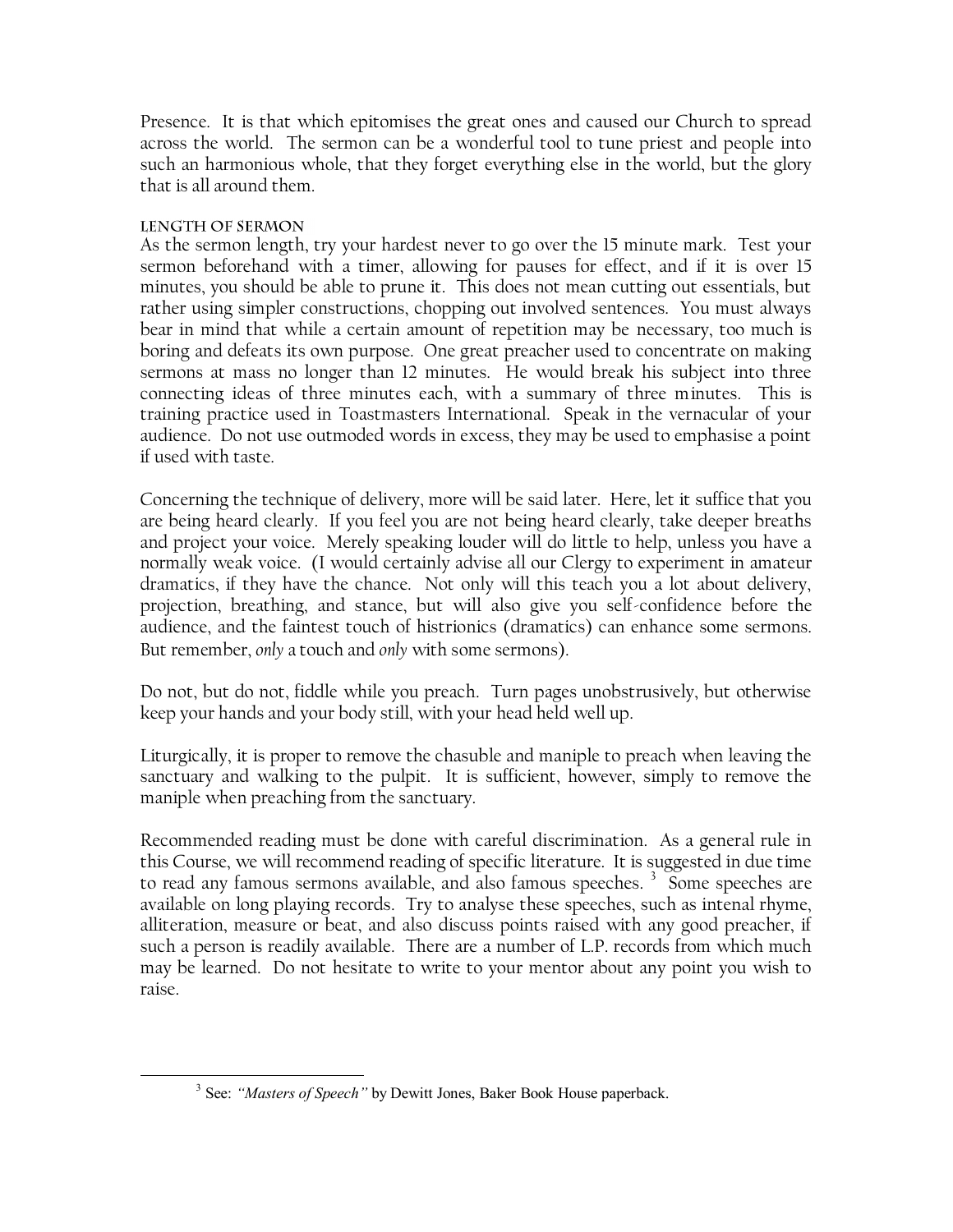## **CHAPTER IV**

#### THE SHORT INFORMAL SERMON OR HOMILY

#### **GENERAL**

In Chapter II we divided (for the convenience for discussion) preaching into three main types. Part II was devoted to Preaching at the Eucharist. This paper will be given up to thinking about the second type, which we listed as the evening homily, since it usually involves a shorter sermon set in a quiet mood.

For convenience, let us further subdivide this second main type into two sub-groups, which will be:

- a. Preaching at occasions which occur at night, or mainly at night: Vespers, Benediction, healing, Complin; and
- b. Preaching in the day, such as at quiet hours, Prime, or a morning talk before the Holy Eucharist.

We are aware that Vespers, for example, may be held in the late afternoon and be followed by other activities or services: The purpose for this sub-division is to allow us to look firstly at those services which are normally the last act of a day, and those services which are not, for reasons which I hope will become clear.

#### PREACHING AT EVENING SERVICES

Services such a Benediction and Complin are generally intended to be quiet devotions, as a preparation for retiring and before re-entering next morning the rush and bustle of the secular world, particularly in the normal parish set-up, where they are held as the final act of the Sunday night. It is on this supposition that this section of the paper should be read. Where such services are not so directed, anything said should be modified and perhaps seen more in the light of the previous discussion. In a Course such as this, we must assume a norm, and therefore, you will have to interpret what is said in the light of the usual practice of your own centre.

Such services then are directed to quieting the mind, rather than stimulating it to a degree as one might have sought to do at mass. It is not a time to be stirring the will of higher resolves, but rather to strengthening it in the work, which by now it should have done. In short, these sort of services are a rounding off, ancilliary to the central one of the mass, a means of confirming intentions rather than initiating them.

However, this does not mean that what is said, should be merely soporific, soothing. The aim of any sermon here should be to direct the whole attitude and personality of the listener, to a quiet contemplation of God"s goodness and all-embracing loving-kindness (cf. Hebrew chesed-translated "lovingkindness" in the King James Bible, but meaning so much more, including total provision for all needs of all men. (See a good Commentary if you can).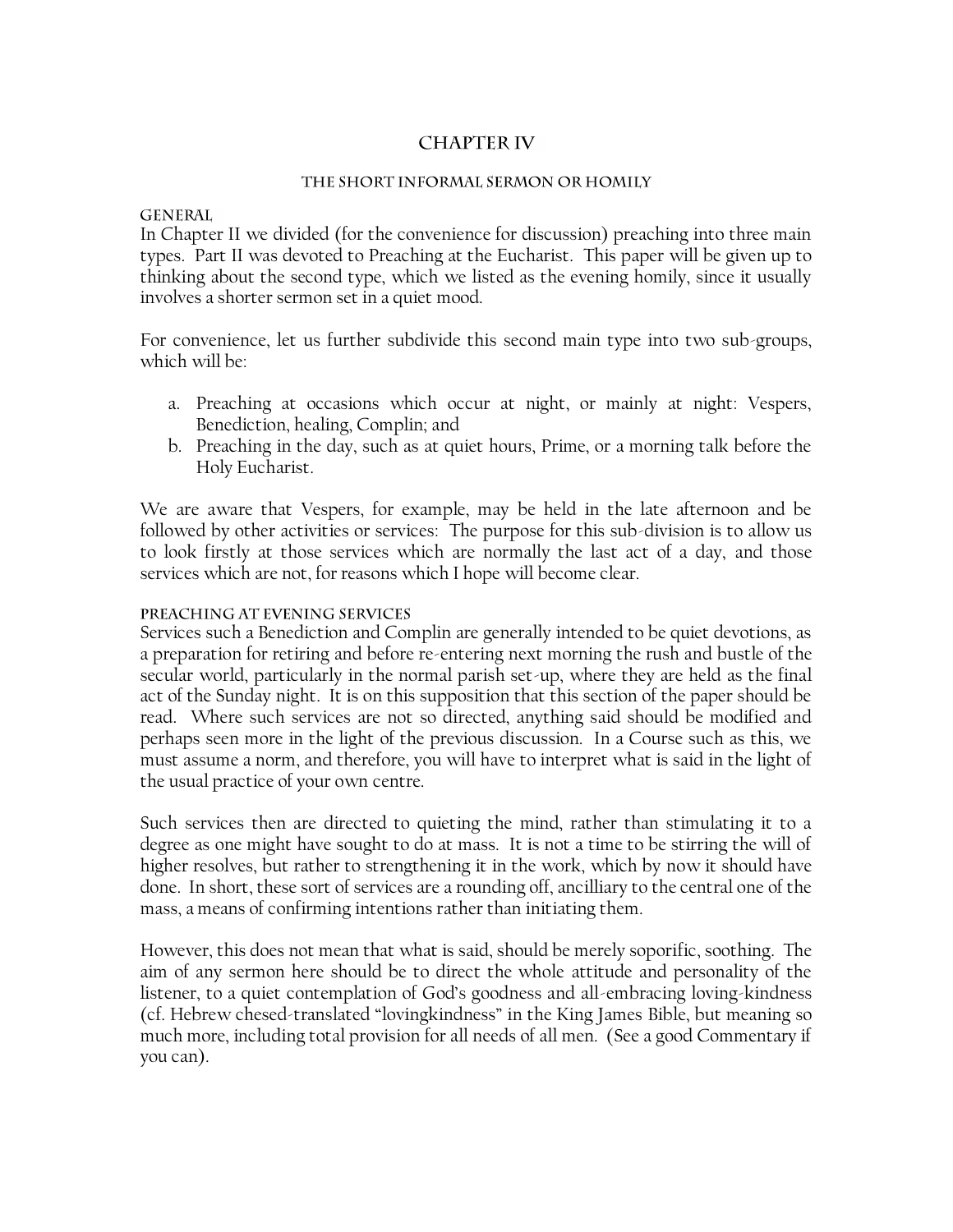As preacher, the aim is to underline the basic fact of sacramental life, which is that in all our aspects we are safe amid "the changes and chances of this fleeting world". At this particular time, it is not desirable to evoke ideas of the upward struggle for spiritual evolution, but to enhance the already-present sense of assurance, coloured with gratitude for all the good things, physical, spiritual, and sacramental, with which we have been endowed.

Where at the Eucharist, we preach in such a manner as to weld the whole company of the faithful into a "working-group" with a single aim – that of praying the particular mass of the day – at evening service we seek to trigger *individual* thoughts, reflections, and emotions, which will impart to each separate heart that particular expression of faith and trust, which is peculiar and special to each person.

It wil, I trust, be clear that this is quite a different kind of preaching from that used at the Eucharist. In Paper One, we thought of how we are virtually obliged to preach from the Intent, Collect, Epistle, or Gospel, and in so doing, we were using what we might label the congregational or group approach. In the Paper, or rather in this section of this paper, we think of how we might so appeal to each individual, as to assist each one to obtain the maximum private or personal benefit from the service. Naturally, it follows that the approach, as well as details of delivery and subject matter, will be different.

We are, in the first place, mush freer in our choice of text. (Or subject-peg-"Text" is used here quite loosely and is not intended necessarily to be quite the same notion as the word "text" means in relation to the mass). It is of course still perfectly correct to use a phrase or thought from the collect or lesson for the day, but one need not here be so closely obliged to do so. For example, at Benediction one could preach a sermon (or a series of sermons, if it is a regular service) on the institution of the Blesse3d Sacrament. This service would obviously be eminently suitable for this, or equally, say, for a sermon or series on the Holy Angels.

Let us take a hypothetical case: a certain preacher has been rostered to preach at Solemn Benediction next Sunday. He had already prepared two sermons. One is on the parable of the vineyard and how the labourers were hired to assist at the vintage, and how and why they were paid the wages they received. It is a sermon which has appropriate things to say about the value of work, of greed, of labour troubles, and of the "vineyard of this life". He feels it is pretty good stuff. On the other hand, he has a sermon about the Angels. It's quite good, nothing wrong with it at all, but he doesn't think that by comparison with the vineyard sermon, it is quite as picturesque or evocative. Which one to use?

If I have made myself clear so far, you will know at once that he is to choose the second one. The sermon of the labourers in the vineyard cannot fail to conjure up ideas of work, of the hot sun, the bustle and creak of wagons, shouts of the bosses, grumbles of the workers, all the sights and sounds and smells of vintage. In short, it takes the listener immediately out of his surroundings and lands him back fair and square in the world that he came into the chapel to escape from for a short while. He is back in the wheeling and dealing, in the heart of hectic activity, when this is what he seeks respite from. He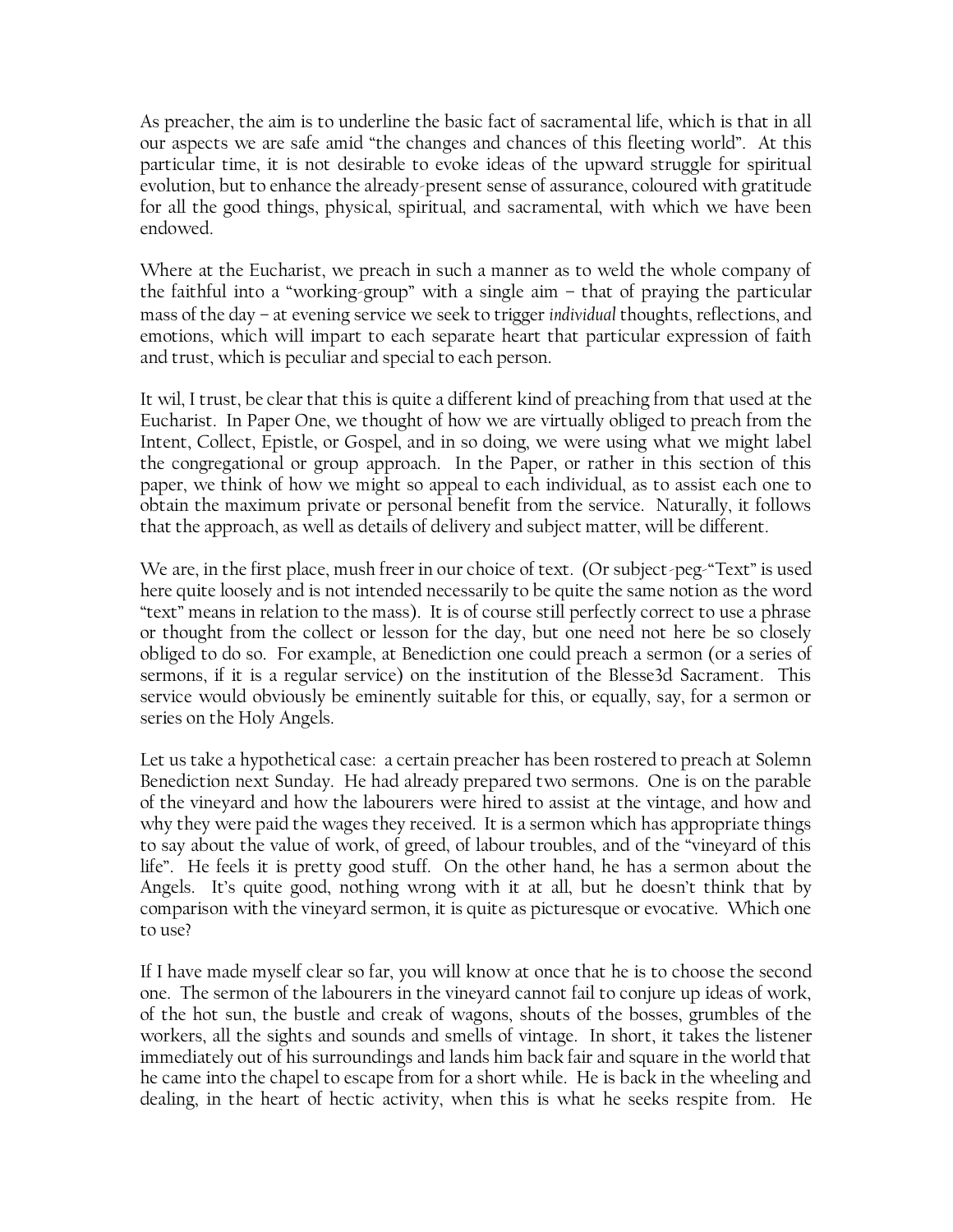cannot escape this come Monday morning, but just for now, he needs the refreshment of knowing only the deep things of the invisible world.

Our preacher should choose the sermon on the Angels. If it (i.e., the sermon) is a little pedestrian, a little uninspired, he can rely on the beings about whom he is talking, to help him, for they will listen. They will help the Holy Spirit make a way for the best of his words to lodge in each heart, according to each heart"s needs.

This sort of preaching is thus more a kind of directed meditation than a sermon. As long as all can hear you without straining, your voice should be quiet, melodious, and above all unhurried.

There is little room for wide gestures, rapid movements of the hand, or for faised "dramatic delivery" points.

It is a very SELF-EFACING EXERCISE!

Your voice should almost appear to be coming from inside the mind of each listener. They, if you are successful, will be to all intents and purposes unaware of you. If they appear not even to see you, so much the better. This can be a clear sign that you are doing your job well. Your voice is merging with your surroundings, and they will come to be in an excellent state of mind to hear the special whisperings of the spirit, which God-within-them wishes them to note.

It is obviously not easy. Like the mass sermon, this other kind needs lots of personal meditation, for no one – not even a Spurgeon  $^4$  can preach this sort, without first placing himself in that circumstance towards which he wishes to attract his listeners.

Length in this case is almost impossible to pre-determine. If effective, your sermon can be very brief indeed, say 4 to 7 minutes. On the other hand, if you chance upon a rich lode, do not be afraid to go on. Nut generally, sermons are like dinners: It is better to stop still wishing there was just a little more, rather than feeling you have had too much.

There is another important point: whereas at mass you supplied that lot, so to speak, which is to say that the whole sermon so far as it went, finished with a logical adequate conclusion, here your listeners must each in his own way, be so led on, as to supply each his own special conclusion.

The task is difficult and very much a matter of experience. But there is a golden rule: If you love your listeners and wish very deeply to be of service to each one, you will succeed. You will not be able to judge this, nor is it necessary. If you have used every means in your power:

Prayer Meditation

 $\overline{a}$ 4 Spurgeon – a famous preacher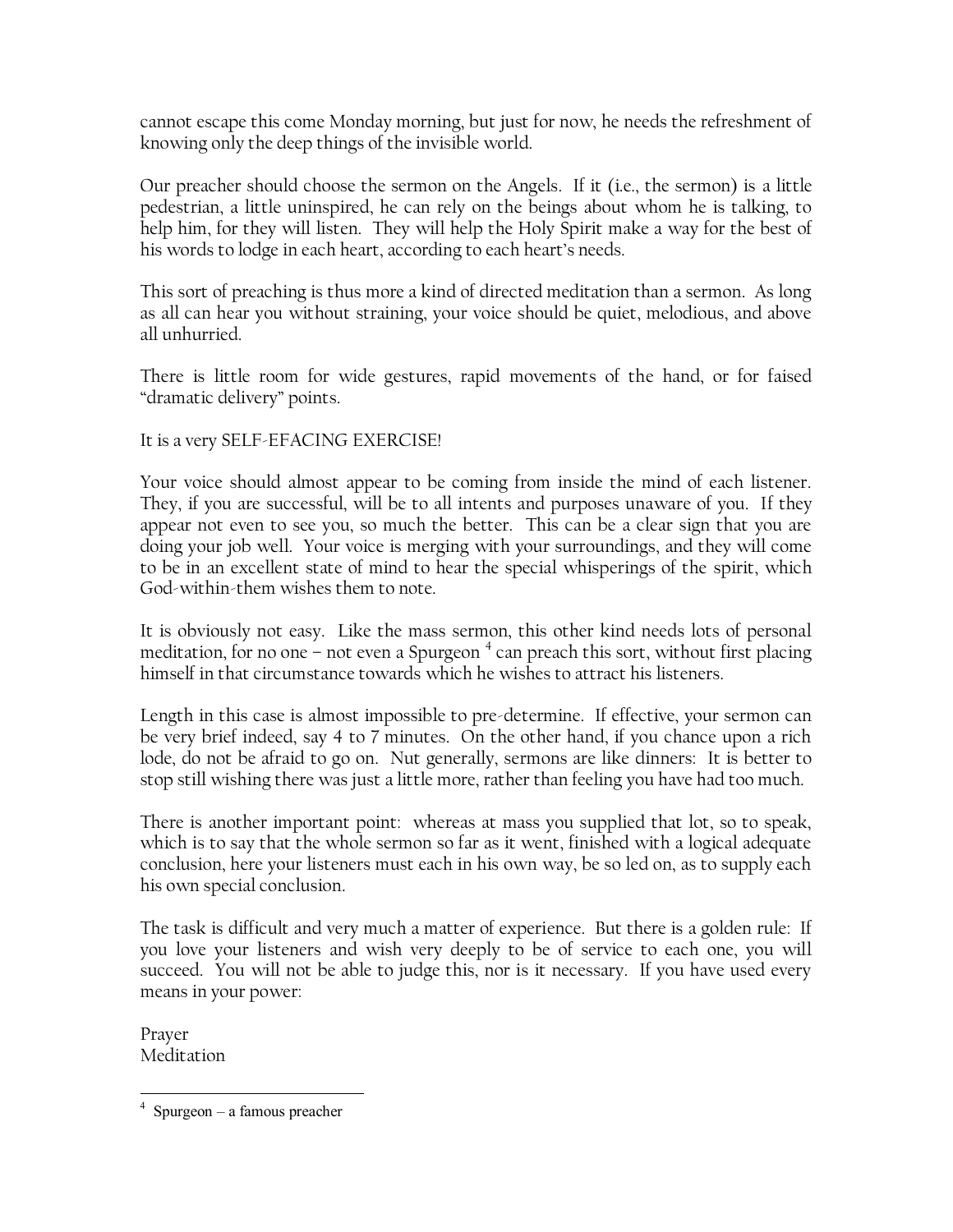Preparation Deep-caring Invocation of the Spirit, the Angels, and the Saints

Then God will see to it that what should happen will.

#### PREACHING IN THE DAY-TIME OTHER THAN AT THE EUCHARIST

We are thinking her of sermons or talks of instruction, which are neither sermons at the Eucharist, nor yet are the sort of quiet introspective meditation that we have been thinking about, in the previous chapter.

We strike a new note somewhere between the two types. We have to rely on priestly intuition here, more than anywhere else. Therefore, we must look at this strange thing "priestly intuition".

Any discussion on how to be a proper channel for the Priesthood of the laity, must involve a certain outlook. It is a thousand pities that his sort of consideration cannot be postponed to the very end of this course, but since it cannot, we are obliged to take tentative steps in the direction we hope will have become second nature by the time you have completed your studies.

What now is said will be repeated long after this course. The one thing which sets everything to right, and which is the yard-stick of priestly endeavour is : "Intention is the ultimate judgement".

It is never so much HOW, WHEN, or WHERE, but WHY. What is my intention, my reason, my purpose, in preaching, teaching, guiding, directing, influencing, in using means in my power to achieve this, that, or the other end? The general answer must always be to resist the temptation to perform, to flaunt yourself, to use the opportunity of preaching as a means to demonstrate anything selfish.

There is a good reason why this is the moment to say this for the first time if you are following the line of thought so far, you will understand that both at mass and during quiet devotional services, you are, to a great extent, limited by the occasion. You have heard many sermons, and if you recall good ones, you will recognise that they fitted into the framework of the liturgical act.

Now, we are considering occasions where this is not quite like that, and each time you will need to consider what the purpose (the intention) of the particular service is. For example, you have been chosen to say something at a convention service to be held in the early afternoon of a day that has been given over to a group discussion, working parties, social gatherings, and so on.

It may be that after the service at which you will speak, there will follow an outing by bus to some pleasant place. People are dressed casually and it is all very enjoyable.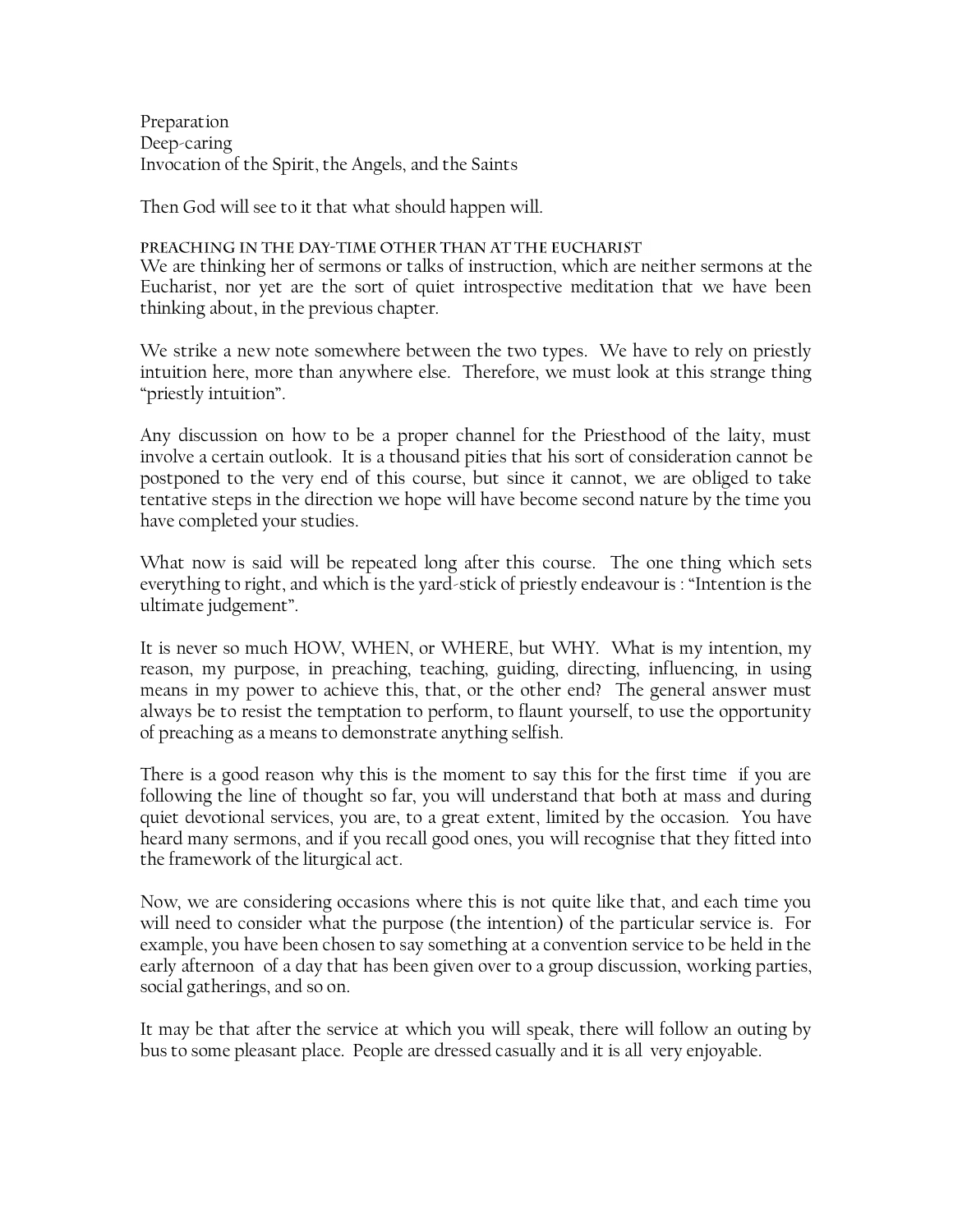To strike an over-solemn or deeply meditative note, would surely be out of place. Now you have the chance to enhance the sense of brotherhood, and to assist your listeners to both contribute fully and to get the most benefit from the gatherings. You would be quite justified in adopting an easy informal note, using a suitably humorous approach even, though obviously you *won't* aim to have your listeners rolling in the aisles.

The intention for holding the service will be your guide, and you will frame your little talk accordingly, careful not to spoil a good mood, but equally careful to give it just a slant in the direction you know the organisers of the Convention would wish you to lead your listeners. In short, it is a good chance to increase the sense of unity of your congregation, without turning a validly happy lot into a sombre serious group.

Again, you may be preaching at a short service designed to end a study session. Now is the perfect opportunity to speak about a point from *"The Science of the Sacraments"*, or about our own distinctive views on vestments. This can be extremely useful and appropriate, and you can use teaching aids to illustrate, such as tape library slides, liturgical items, a flannel-graph, or whatever. And at this sort of service, it is often better not to place yourself in the pulpit.

As to length, it is probably a good idea not to go much beyond ten minutes. Such services in entirety gain from a sensible brevity and should be aimed at giving participants a chance to share with God, and give Him thanks for that particular day"s activity, but without interrupting the mood.

A few special papers are to follow these two very general ones. But enough has been said so far, for you to compare the expressed ideas with your own approach. It should be emphasised that what has been said is offered in the hope that it will assist, and that it will be modified by your own circumstances and experiences. We are not in any sense trying to tell you what you must do. However, most has been tried and proven reasonably effective in practice over a considerable period. If you are experiencing any difficulty, please write to your mentor. If anything is not clear, or you find yourself unable to accept anything, again get in touch.

On the other hand, if you can extract some value, then use it on your preaching occasions. Sample sermons will be required before long, and it is good idea to preach at least once or twice, after reading these papers, and before sending in your contribution.

## **CHAPTER V**

## SPECIFIC POINTS AT SPECIAL SERVICES AND OCCASIONS

## **GENERAL**

Preaching at such functions as funerals, weddings, baptisms, ordinations, the consecration of a church an similar occasions, presents a special challenge to Liberal Catholic Clergy. This challenge is two-fold, first, the priest is able to offer help and guidance directed to the individual around whom the service is centred. The couple being married, the prson being baptised or confirmed, the candidtate for ordination – all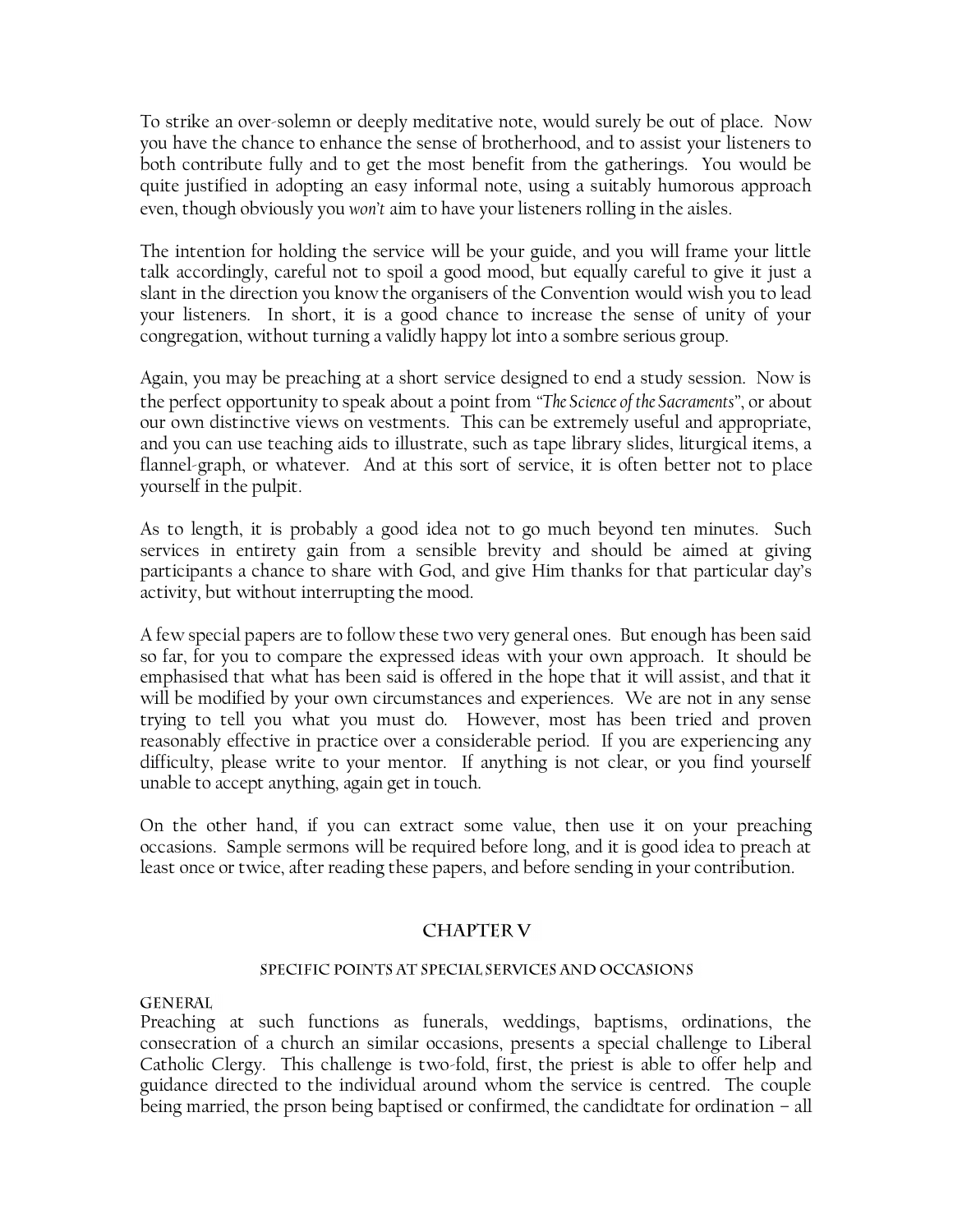of these people are in a particularly open and vulnerable state of mind and may respond especially well to the word preached at the service in which they are the key figures.

The second part of the priest's challenge lies in the fact than on such occasions, he is called upon to represent the Liberal Catholic Church before a much wider circle of the general public than would normally be present at regular Church services.

It is vital, therefore, that the priest of the Liberal Catholic Church be well prepared, sure of what he wishes to say, and above all else, he must be obviously clearly in complete command of the particular situation. Nothing is more unnerving for the principals in such functions as weddings and funerals, than a priest who is so obviously nervous, that he stubbles, hesitates and speaks in a shaky, trembling voice. It is sometimes better not to give a sermon at all, rather than betray a bad case of nerves to all present. For the candidate in training, it is vital that he visits and observes as many services as possible by Liberal Catholic and other ministers, in crematoria, cemeteries, indoor and outdoor weddings, and so on. It is also very helpful to assist other clergy on such occasions if possible, by giving scriptural readings, offering some of the prayers and in other such appropriate assistant roles as may be available. This will gradually build a sense of familiarity and self-confidence.

The Liberal Catholic Liturgy is so positive and uplifting spiritually in its whole tone that even those quite outside the orbit of the Liberal Catholic Church and indeed of any Christian Church, quite often find the services surprisingly fine. So many of the general public have rejected formal religious worship, often because of the depressing approach of some of the large orthodox bodies, both in the form of service, and in the doctrine. Yet many of these same folk are deeply moved by the warmth, sincerity and positive approach of the Liberal Catholic services. Especially at baptisms, weddings and funerals the opportunity exists for channelling Liberal Catholic thought to the general public. The Liberal Catholic Church has never tried actively to win members through proselytising, but there may be those present on such occasions, who are desperately looking for light and guidance, and upon the priest there rests the special responsibility for presenting the inspiring teachings of the Church as effectively as possible. A short, lucid sermon, which says something, rather than reciting platitudes, can provide that very opportunity for God to reach seekers after truth, and can lead individuals to the spiritual home they may so desperately seek.

As with all liturgical functions, the priest must make sure he is completely familiar with all functional aspects of the occasional services he performs. This aspect of preparation will be more thoroughly dealt with in a later unit of study. Some clergy have suggested that, in view of the splendid form and language of the services, as we have them in our Liturgy, there is no need for any sermon at all, since so much vital teaching is couched in the actual service. However, careful reflection will lead to the realisation that each baptism, confirmation, wedding, or funeral involves *an experience which is unique for the principal participants*, each of whom has their won special background and circumstances. The priest, therefore, is able to speak directly and personally to those concerned, and make the spiritual impact of the service itself even greater by the preacher of an opposite address.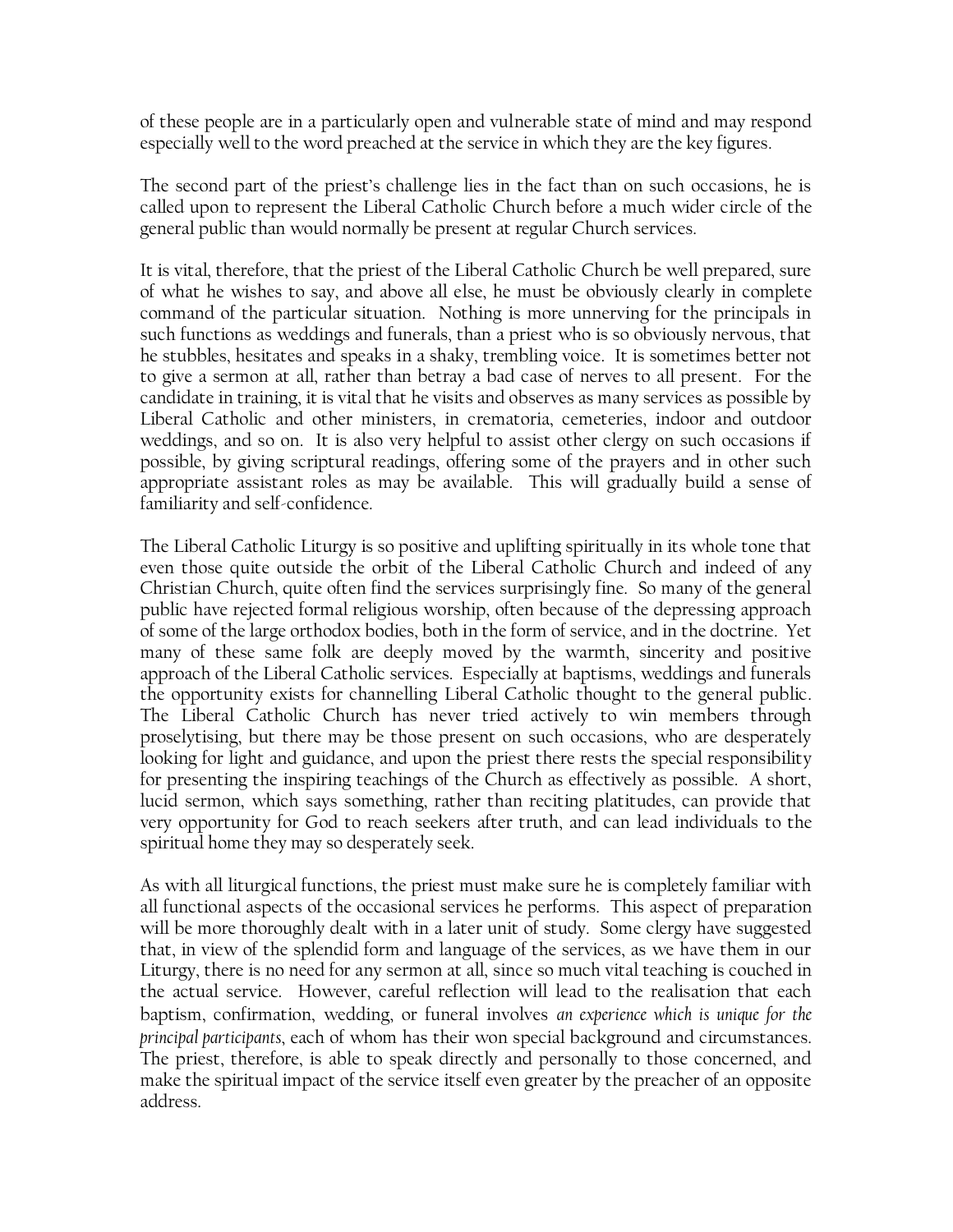#### WHAT TO PREACH

Each sermon must be designed to meet the specific need of the occasion. The priest must remember always that the congregation present at occasional services, may well be composed largely of non-Liberal Catholics, including some who may be agnostic or even atheistic. These labels will not worry a Liberal Catholic priest who is especially fitted to meet St. Paul"s admonition to be "all things to all men". Barriers of belief (or lack thereof) will never hinder him, since he will see his ministry in the broadest terms as being to the whole family of Christ, which embraces the whole human race.

Use of dogmatic theology and doctrinal terms, either orthodox or theosophical, must be avoided. Those present who have rejected the traditional Christian Churches, have often done so because of the apparent absurdity of so much of the Church"s theology, and the use of even basic terms, such as SALVATION, HEAVEN, HOLY MOTHER CHUCH, will often simply alienate these people.

On the other hand, while so much light and inspiration has come to many of the members of the Liberal Catholic Church through the study of theosophy, we must remember when we speak as Christian Priests to the general public, that we should carefully avoid the use of eastern terminology. Words such as KARMA, DHARMA, NIRVANA, BODHISATTVA, etc., are thoroughly confusing to strangers. The ideas we wish to convey must be couched in the most universal language, which will readily be understood by all present at the service.

Many people today have rejected religion in general, because they cannot see its relevance to daily life. The Liberal Catholic Church is able to offer the startling and refreshing concept of religion, as an essentially practical function of the whole man, giving a new dimension to all aspects of life here and now, and also adding richness and blessing to the world at large. No other Church stresses so strongly the deeply functional nature of worship, belief, study, prayer and meditation, even to the point of explaining the Sacraments themselves, in extremely practical terms. This is a Church of practical and applied mysticism, and the priest can often convey some of this vision to others in even the briefest sermon.

## **WHERE TO PREACH**

Apart from the regular services, such as Holy Eucharist, Benediction, Healing, in which the correct place and time to preach is clearly laid down, we find that in the occasional services, there is provided more flexibility for the priest to decide where to preach, both in terms of location, where to actually deliver the sermon (at the head of the grave or beside it; in the centre of, at the Epistle or Gospel side of the sanctuary, if marrying people in church, etc.) and also at what point in the service it is most appropriate to speak.

Many experienced clergy would suggest that the address has greatest practical impact in baptisms, weddings and funerals, if it is given prior to the service. A brief, lucid introductory sermon can explain the nature and form of the service to follow, and spiritually the priest can set the keynote for what follows, and also gather into focus the attention of all those present in the congregation.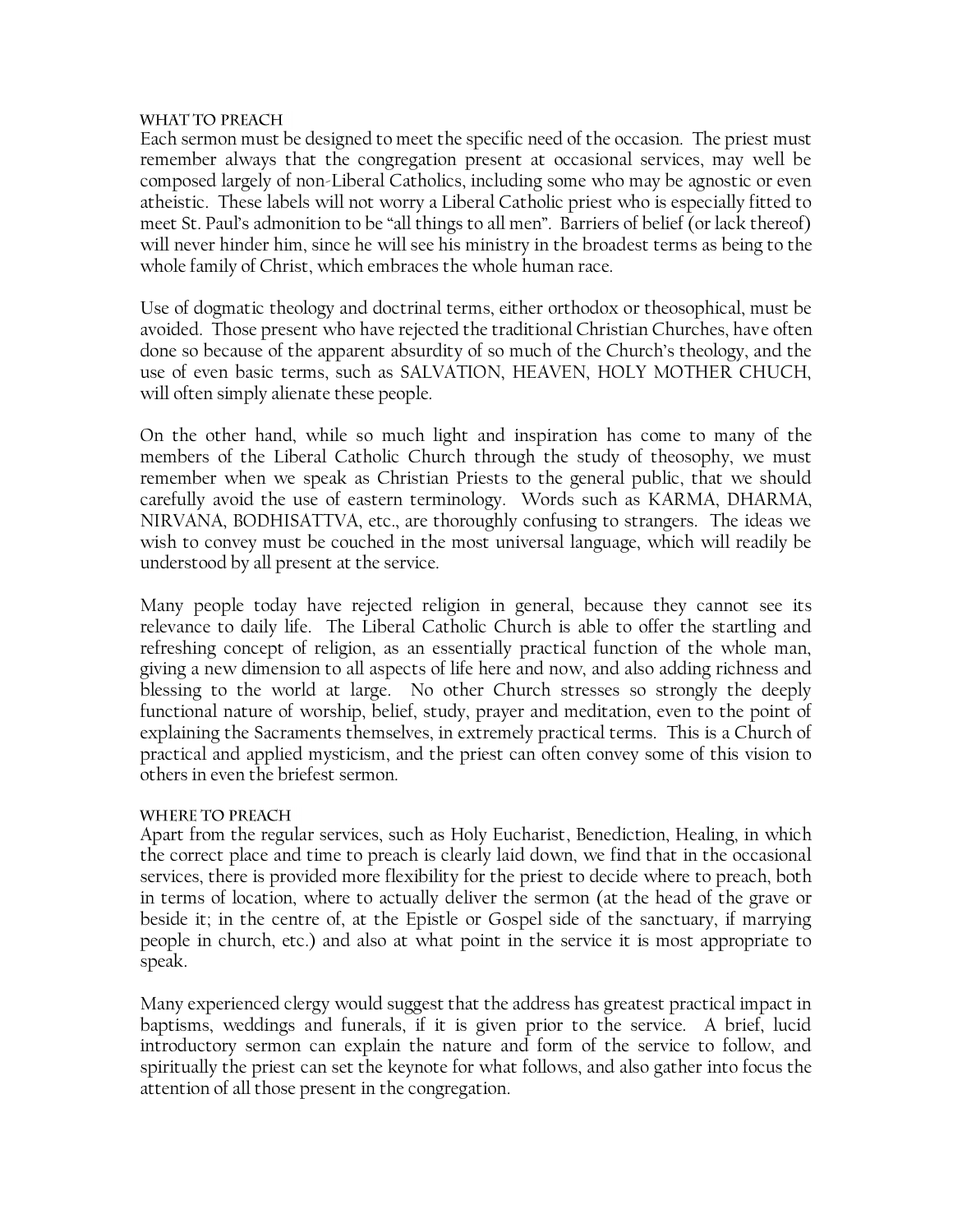#### **HOW TO PREACH**

The personal nature of most occasional services makes the keynote of preaching "Sincerity". The Liberal Catholic priest will preach from the heart, which of course does not mean an emotional outpouring of sentimental religious platitudes. It means that the worker priest of the Liberal Catholic Church who is involved fully in the affairs of the workday world and aware of the needs, fears and aspirations of his fellow man, will unite in his message this practical understanding with the uniquely inspiring vision of an evolving universe, in which each man is destined for an increased sharing of the Creator"s life and love.

If the priest remembers the need to give the Church"s message in a natural and sincere manner, he will gradually develop the technical side of his delivery and discover which method of preparation is best suited for him. Most clergy in early days of their ministry find it useful to write fairly comprehensive notes from which to preach. Many later abandon full notes and have only brief outline notes to preach, from which contain only subject headings. However, even when he is confident in his ability to speak from brief notes, or even without any notes at all, he must scrupulously avoid delivering unstructured verbal rambles. No priest is carrying out his responsibility properly unless he is at least preparing carefully the ideas of his sermon in advance. This preparation should be, not only at the intellectual level, but the wise priest opens himself inwards in quiet listening. One of those real reminders of the sense of vocation can come to a priest when he knows that he is being used by Christ and His Holy Spirit in the ministry of the Word.

After all these suggestions, you may say "but where do I find time for all this?" The answer is that you may or may not. It depends upon many circumstances and the priorities you have made. Using time efficiently plays a major role here. It is said that the former Justice of the Supreme Court of the U.S. , Louis D. Brandeis, in his mature years, accomplished a staggering amount of work and applied scientific management to his own life and work.

His day ran according to a steady routine, in which hours, even minutes, were carefully scheduled. Personal efficiency was sharply increased.

There is a difference of 100% between what we do and what we are capable of doing!

## **CHAPTER VI**

## **MISCELLANEOUS**

We would be amiss if we would not include a few words on reading and announcing.

There are announcements to make, letters from the Bishop to read, the Epistle, the Gospel. All these should be read as efficiently as possible.

If a Sunday bulletin is issued, many announcements can be omitted or perhaps only the most important ones emphasised.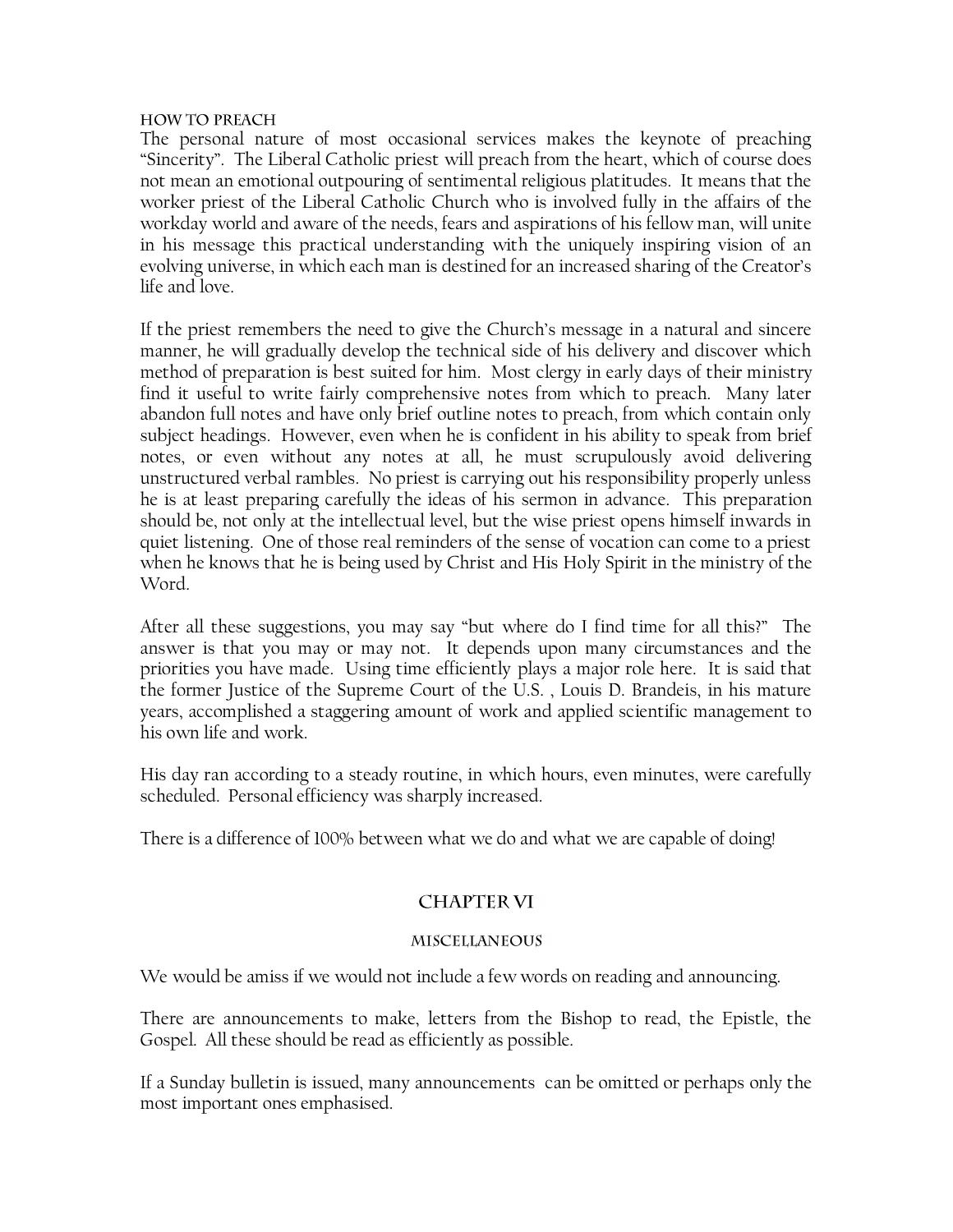The Epistle and Gospel can be made more effective and understandable if properly read.

If your work in the Church covers most all functions, and when the several duties during the Holy Eucharist are assigned before the service, there should be preparedness. And being prepared to read the Epistle or Gospel requires – if properly done – that they are read the day before and perhaps again on the Sunday morning.

Seek out the words that might require proper pronunciation; (Bethphage) is a good example! Rehearse in a private room if possible. Check the rate, pitch, and stance. Correct them when faulty.

Make sure what is read is also understood. This will make it possible to read with greater feeling and communication will be enhanced.

Keep the audience or congregation in mind. You must realise that they feed back to the speaker or reader. You must therefore stand erect and with alertness, project the attitude that you are interested in reading something of importance to them.

This will require that you do not keep your eyes glued to the text. Look up and at your listeners now and then. Rehearse enough so that you can know what comes next. (Imagine listening to the 6 o"clock news on T.V. while the newscaster has his eyes glued to the paper in front of him or her). There should be no barrier between speaker and audience. Modulate your voice. Make the right variation of tone. Ask questions in a questioning way. If an emotion is expressed, use and convey that emotion.

It is far more effective to project the right emotion with their appropriate words. Some practice will bring good results.

Do not rush through the Epistle and or the Gospel. Use a proper pace and use the pause to emphasise and dramatise, but do not over dramatise.

When making announcements, keep them as such, but do not use announcement period for other things.

Newcomers will feel self-conscious, especially if they know that they are the only newcomers in the group! Make them feel at ease!

The effect of the sermon will depend on sundry factors. One of them is posture. Unless you are a bishop, you will usually stand while giving the sermon. Some of our churches have a pulpit so that you will first remove your chasuble. Make certain here that your stole lies properly over your shoulders. When in a small church, you will usually move to the Gospel side to deliver the sermon. Stand on both feet and erect with one foot slightly in advance of the other foot, for the sake of comfort. Once in a while, shift your posture to rest your muscles or to indicate a transition in thought. Do this deliberately, but not while saying anything important. Keep both hands down beside the body if possible and still, yet not stiff. Motions subconsciously broadcast something to the listeners. Hold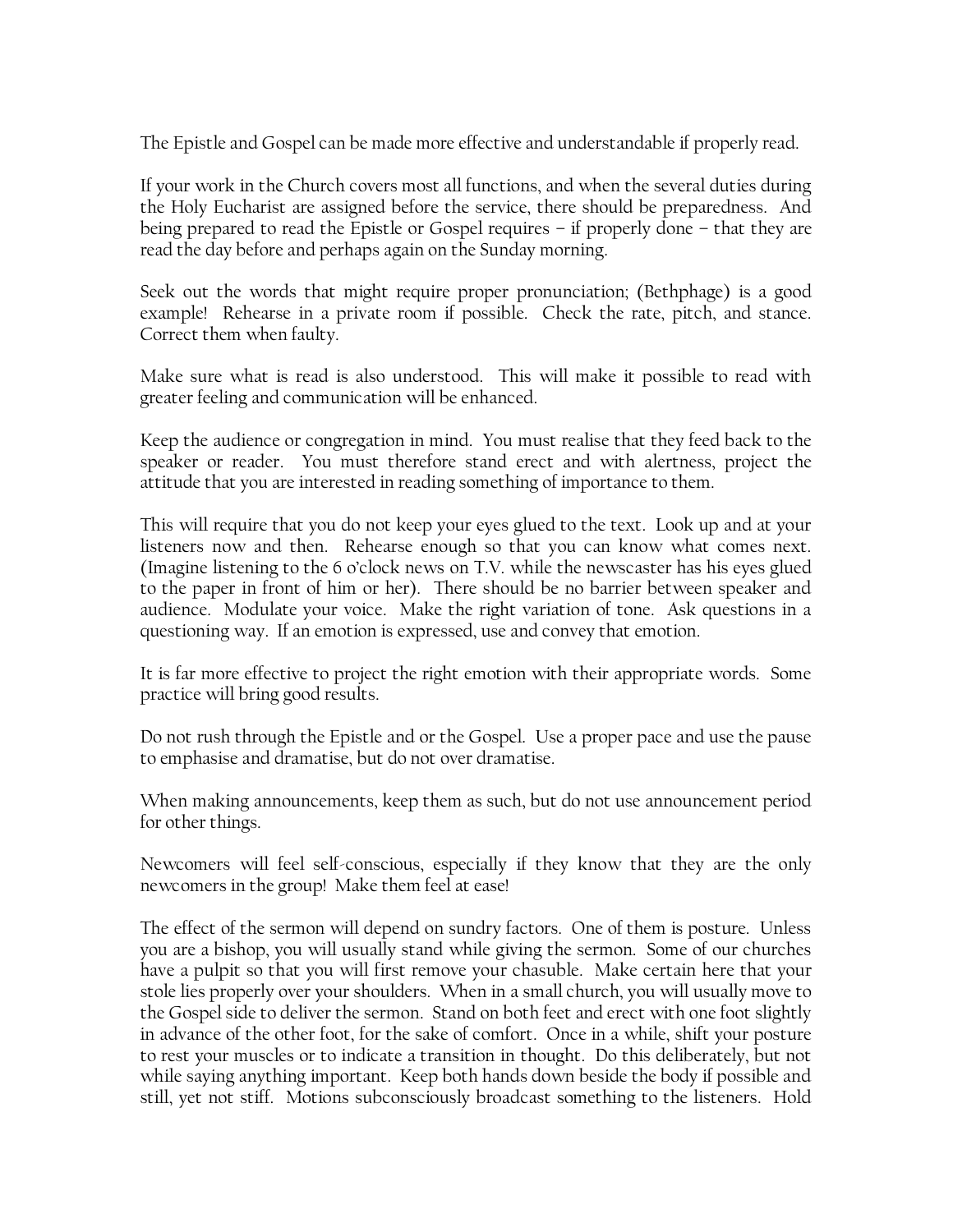your head still. Have a friendly attitude. (I have often in my mind "embraced" the whole group with a sense of fondness towards them before I uttered the first words). Let your facts reflect what you are saying or expressing. Be a messenger of good tidings. Use your eyes. Look into the faces of your listeners – not staring. Look at one then the other. Aim largely at the central rear part of the throng. Be careful about opening words. Speak them deliberately, distinctly and quite naturally. Speak with the poise and assurance of a man with a message from God. Be careful about *articulation* or *enunciation*, they go hand in hand. The right use of the pause may be utilised.

Winston Churchill did this quite effectively. Listen to sermons on the radio in a clinical way. Observe the phrasing – make notes if you will. Listen to the rhythm of a good speaker, his building up, his crucial climax and the voice control. Vary the pace of your sermon. Emphasis may be gained by slowing down in parts. Be deliberate rather than hasty. "In closing, develop the quiet close. Let your last words of appeal have something in them of the hush that falls when Christ Himself draws near'.<sup>\*</sup>

 \* J.S. Stewart, *"Heralds of God"*